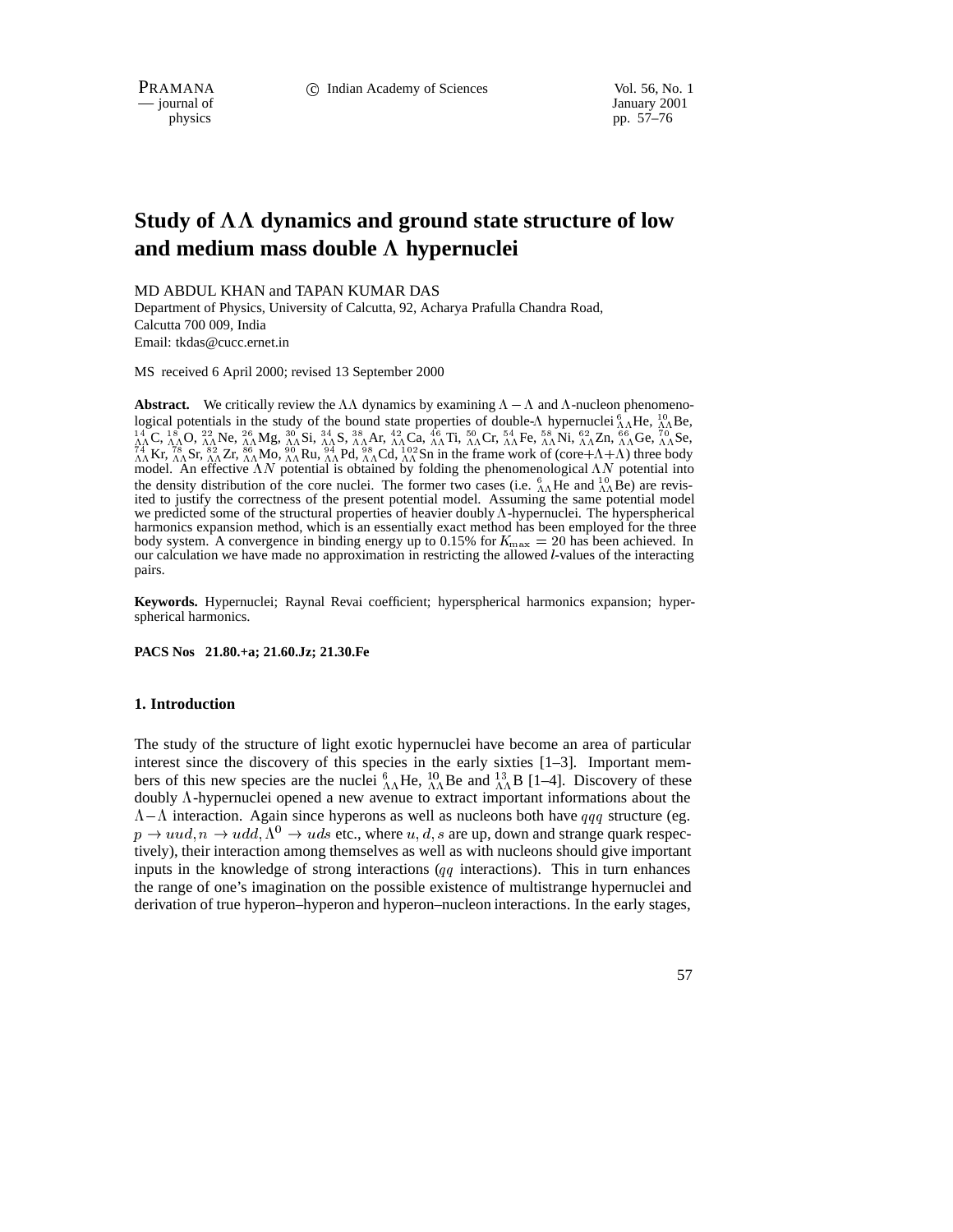the emulsion experiments provided a source of information on hypernuclei, which was limited to binding energies of  $\Lambda$ -particle in the light hypernuclei and the decay rates (lifetimes) [2]. The binding energy data provided physicists some qualitative informations about the  $\Lambda$ -nucleon ( $\Lambda$ - $N$ ) interaction and single particle potential strength for  $\Lambda$ -particle in hypernuclei [5]. The hyperon nucleon scattering experiments have also been performed but these are still in the primary stages and do not provide detailed phase shifts to construct the potential reliably. Some  $\Lambda - N$  and  $\Sigma - N$  total cross-sections and very few angular distribution at low energies have been measured [6–11], but are not sufficient to allow the phase shift analysis. Nevertheless, the bound state properties of single and double  $\Lambda$  hypernuclei can give valuable indirect information about  $\Lambda - N$  and  $\Lambda - \Lambda$  interactions. One can, for example, take phenomenological forms of  $\Lambda N$  and  $\Lambda\Lambda$  interactions and see if they reproduce the observables of the hypernuclei. Alternatively one can adjust the parameters of the empirical potential to reproduce the bound state properties and thus predict the effective  $\Lambda N$  and  $\Lambda\Lambda$  interactions. Earlier attempts in this direction [12–16] used variational and approximate few body calculations for the hypernucleus treated as a few body system. In the present work, we test our potential model (ie, the  $\Lambda\Lambda$  and the effective  $\Lambda N$  potential which we obtained by folding the phenomenological  $\Lambda N$  potential into the density distribution of the core nuclei) by studying the general state properties of double  $\Lambda$ -hypernuclei  $^{6}_{AA}$  He and  $^{10}_{AA}$  Be for which the ground state binding energy is known experimentally. We then apply our potential model to investigate the ground state structural properties of doubly  $\Lambda$ -hypernuclei  ${}^{14}_{\Lambda\Lambda}$ C,  ${}^{18}_{\Lambda\Lambda}$ O,  ${}^{22}_{\Lambda\Lambda}$ Ne,  ${}^{36}_{\Lambda\Lambda}$ Ms,  ${}^{34}_{\Lambda\Lambda}$ S,  ${}^{38}_{\Lambda\Lambda}$ Ar,  ${}^{42}_{\Lambda\Lambda}$ Ca,  ${}^{46}_{\Lambda}$ Ti,  ${}^{50}_{\Lambda\Lambda}$ Cr,  ${}^{54}_{\Lambda\Lambda}$ Fe,  ${}^{58}_{\Lambda\Lambda}$ Ni,  ${}^{62}_{\Lambda\Lambda}$ Zn,  ${}^{66}_{\Lambda\Lambda}$ G which the experimental data is not available treating them each as core+ $\Lambda + \Lambda$  three body system. The binary core- $\Lambda$  subsystem possesses the bound state while no  $\Lambda\Lambda$ -bound state has been reported). We employ hyperspherical harmonics expansion (HHE) method to solve such a three body system. This method is a powerful tool for the  $ab initio$  solution of the few body Schrödinger equation for a given set of interaction potentials among the constituent particles. This method has been used for bound states in atomic [17–34], nuclear [35–46] and particle physics [47–49]. Attempts have been made to use it in scattering problems as well [50]. In this method, the wave function is expanded in a complete set of hyperspherical harmonics (HH), which are, for a three body system, the six-dimensional analogue of ordinary spherical harmonics, which are the angular part of eigenfunctions of 3-dimensional Laplacian operator. The resulting Schrödinger equation is a set of coupled differential equations which are solved numerically by the renormalized Numerov method (RNM) [51,52]. The HHE method is essentially an exact one and more reliable than others. It involves no approximation other than an eventual truncation of the expansion basis. By gradually expanding the expansion basis and checking the rate of convergence any desired precision in the binding energy can, in principle, be achieved. However the number of coupled differential equations and therefore the complexity in the numerical solution increases rapidly as the expansion basis is increased by including larger hyper angular momentum quantum numbers. Computer limitations set an ultimate limit to the precision attainable. Thus in this approach the attainment of desired convergence in physical observables are of great importance.

In the present calculation we achieved a convergence in the binding energy to within 0.25%. In addition to the two- $\Lambda$  separation energy ( $B_{\Lambda\Lambda}$ ) and  $\Lambda\Lambda$  bond energy ( $\Delta B_{\Lambda\Lambda}$ ) which are defined as

$$
B_{\Lambda\Lambda} \left( {}_{\Lambda\Lambda}^{A} Z \right) = [M (A^{-2} Z) + 2M_{\Lambda} - M ({}_{\Lambda\Lambda}^{A} Z)] c^{2}
$$
\n(1)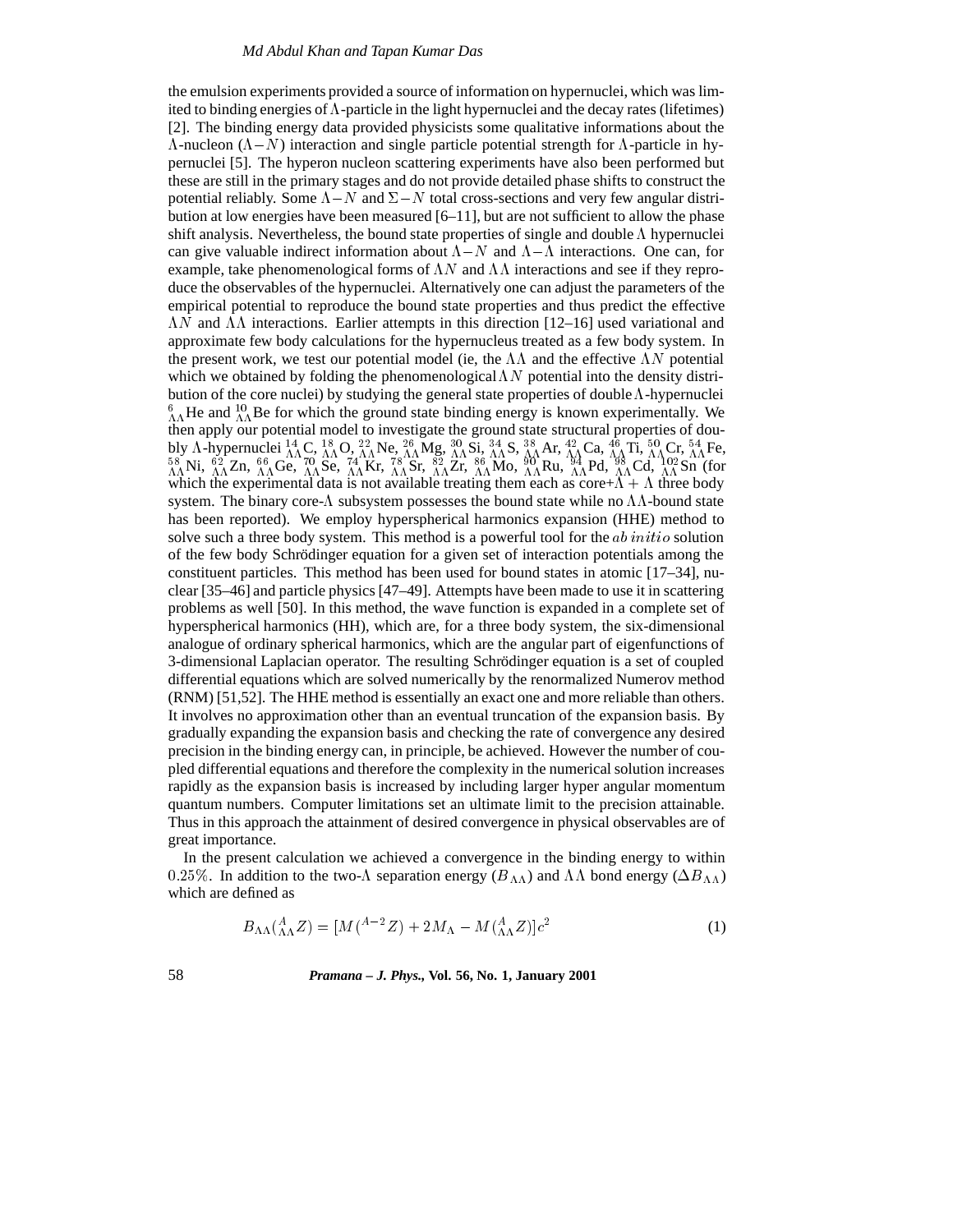and

$$
\Delta B_{\Lambda\Lambda} = B_{\Lambda\Lambda} \left( {}_{\Lambda\Lambda}^{A} Z \right) - 2 B_{\Lambda} \left( {}_{\Lambda}^{A-1} Z \right), \tag{2}
$$

we have also studied the size, density distribution and correlation among the core and the valence  $\Lambda$ -hyperons.

This paper is organized as follows: In  $\S2$ , we review the HHE method for a three body system consisting of non identical particles. Results of calculation and discussion are presented in  $\S 3$ . Finally in  $\S 4$  we draw our conclusions.

#### **2. HHE method**

We label the core as particle no '1' and the two valence  $\Lambda$  particles as particles '2' and '3' respectively (see figure 1). For pairwise interactions, we can treat any one of the three particles as the spectator, remaining two being the interacting pair. Thus there are three possible partitions labelled i  $(i = 1, 2, 3)$ . In the partition i, particle numbered i is the spectator and particles numbered j and k form the interacting pair  $(i, j, k = 1, 2, 3,$  cyclic). Now for a given partition  $i$ , the Jacobi co-ordinates (which are proportional to the relative separation between the interacting pair and the relative separation between the spectator and the centre of mass of the interacting pair respectively) are defined as:

$$
\vec{x}_i = a_{jk} (\vec{r}_j - \vec{r}_k) \n\vec{y}_i = a_{(jk)i} (\vec{r}_i - \frac{m_j \vec{r}_j + m_k \vec{r}_k}{m_j + m_k}) \n\vec{R} = \frac{1}{M} (m_i \vec{r}_i + m_j \vec{r}_j + m_k \vec{r}_k)
$$
\n(3)

The co-efficients  $a_{jk}$  and  $a_{(jk)i}$  are defined as  $a_{jk} = \left[\frac{m_j m_k M}{m_i (m_j + m_k)^2}\right]^{\frac{1}{4}}$  and  $\sim$  ii  $m \cdot m \cdot M$  $\left\lceil m_i(m_i+m_k)^2\right\rceil$ <sup>4</sup> mjmkM  $\int_{0}^{\overline{4}} (i, j, k = 1, 2, 3 \text{ cyclic})$  where  $m_i$ ,  $\vec{r_i}$  are the mass and position of the *i*th particle,  $M = m_i + m_j + m_k$  is the total mass and  $\vec{R}$  is the centre of mass of the system. The sign of  $\vec{x_i}$  is fixed by the condition that  $i, j, k$  form a cyclic permutation of  $(1, 2, 3)$ . In the transformation  $(3)$  the six dimensional volume element is conserved



**Figure 1.** Choice of Jacobi coordinates for the partition 1.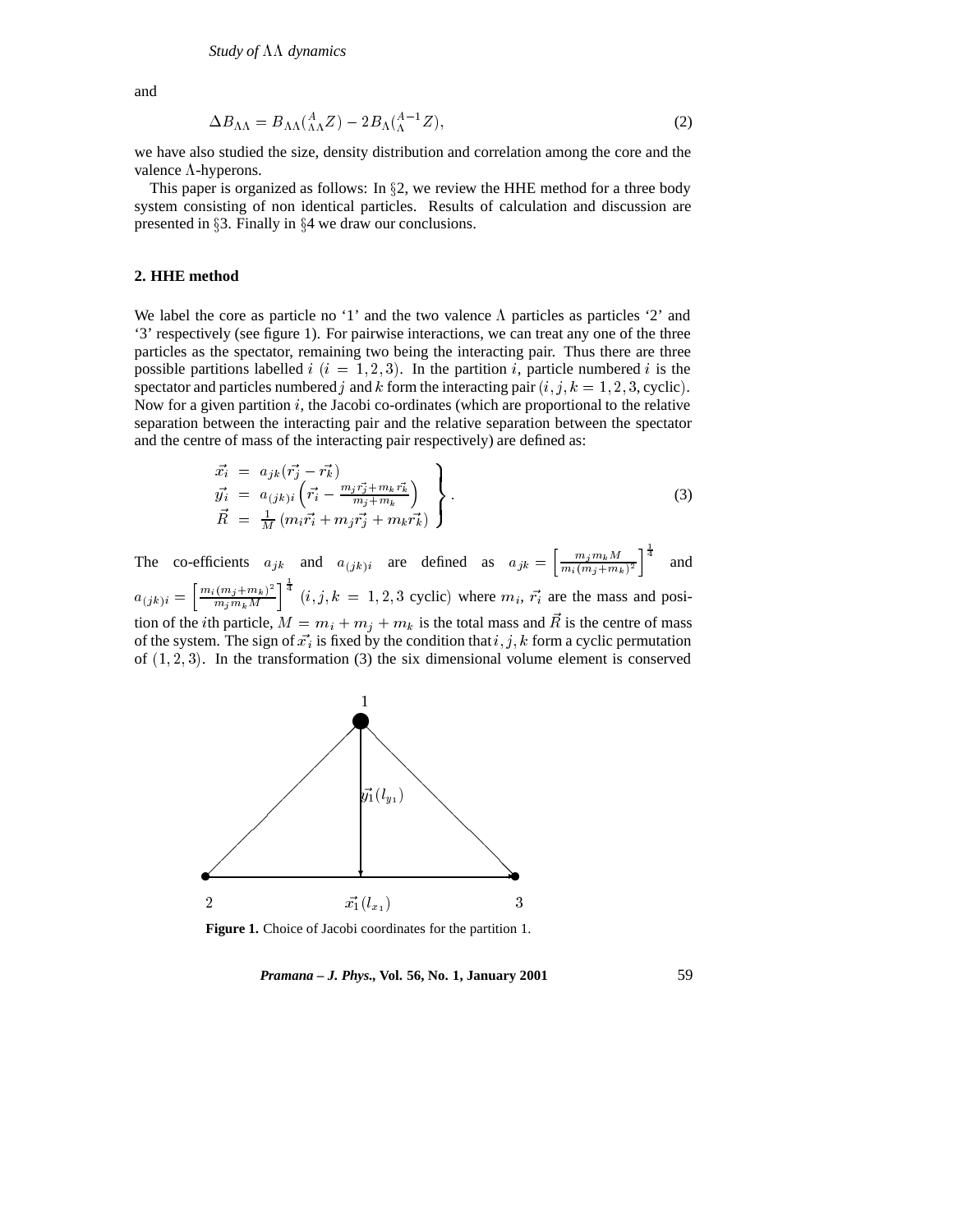(i.e. the Jacobian is unity) and the centre of mass motion is automatically separated. The relative motion of the three body system is described by the Schrödinger equation

$$
\left[ -\frac{\hbar^2}{2\mu} (\nabla_{x_i}^2 + \nabla_{y_i}^2) + V_{jk}(\vec{x_i}) + V_{ki}(\vec{x_i}, \vec{y_i}) + V_{ij}(\vec{x_i}, \vec{y_i}) - E \right] \Psi(\vec{x_i}, \vec{y_i}) = 0, \quad (4)
$$

where  $\mu = \left[\frac{m_i m_j m_k}{M}\right]^{\frac{1}{2}}$  is a  $\frac{1}{2}$  is an effective mass parameter and  $V_{ij}$  is the interaction potential between ith and jth particles. We next introduce the hyperspherical variables defined by [46]

$$
\begin{array}{rcl}\nx_i &=& \rho \cos \phi_i \\
y_i &=& \rho \sin \phi_i\n\end{array}\n\bigg\},\n\tag{5}
$$

where  $\rho = \sqrt{x_i^2 + y_i^2}$  is the global length (also called the hyper radius), which is invariant under three dimensional rotations and permutations of the particle indices. Thus  $\rho$  is the same for all three partitions. The five other hyperspherical variables include the hyperspherical angle  $\phi_i = \tan^{-1}(y_i/x_i)$  and the polar angles  $(\theta_{x_i}, \phi_{x_i})$  and  $(\theta_{y_i}, \phi_{y_i})$  giving orientations of  $\vec{x_i}$  and  $\vec{y_i}$  respectively. These are collectively denoted by

$$
\Omega_i \equiv \{ \phi_i, \theta_{x_i}, \phi_{x_i}, \theta_{y_i}, \phi_{y_i} \} \tag{6}
$$

and are called the 'hyperangles'. The six dimensional volume element is given by

$$
dV_6 = \rho^5 d\rho \cos^2 \phi_i \sin^2 \phi_i d\phi_i d\Omega_{x_i} d\Omega_{y_i}, \qquad (7)
$$

where

$$
\begin{array}{rcl}\nd\Omega_{x_i} &=& \sin \theta_{x_i} \, d\theta_{x_i} \, d\phi_{x_i} \\
d\Omega_{y_i} &=& \sin \theta_{y_i} \, d\theta_{y_i} \, d\phi_{y_i}\n\end{array}
$$
\n(8)

In terms of the hyperspherical variables the Schrödinger equation becomes

$$
\left[-\frac{\hbar^2}{2\mu}\left\{\frac{1}{\rho^5}\frac{\partial}{\partial\rho}\left(\rho^5\frac{\partial}{\partial\rho}\right)-\frac{\hat{K}^2(\Omega_i)}{\rho^2}\right\}+V(\rho,\Omega_i)-E\right]\Psi(\rho,\Omega_i) = 0, \quad (9)
$$

where  $V(\rho, \Omega_i) = V_{ik}(\vec{x_i}) + V_{ki}(\vec{x_i}, \vec{y_i}) + V_{ij}(\vec{x_i}, \vec{y_i})$  is the total interaction potential expressed in terms of the hyperspherical variables and  $\mathcal{K}^2(\Omega_i)$  is the square of hyper angular momentum operator given by [46]

$$
\hat{\mathcal{K}}^2(\Omega_i) = -\frac{\partial^2}{\partial \phi_i^2} - 4 \cot 2\phi_i \frac{\partial}{\partial \phi_i} + \frac{1}{\cos^2 \phi_i} \hat{l}^2(\hat{x}_i) + \frac{1}{\sin^2 \phi_i} \hat{l}^2(\hat{y}_i), \quad (10)
$$

where  $l^2(\hat{x}_i)$  and  $l^2(\hat{y}_i)$  are the squares of ordinary orbital angular momentum operators associated with  $\vec{x_i}$  and  $\vec{y_i}$  motions. The operator  $K^2$  satisfies an eigenvalue equation [46]

$$
\hat{\mathcal{K}}^2(\Omega_i)\mathcal{Y}_{K\alpha_i}(\Omega_i) = K(K+4)\mathcal{Y}_{K\alpha_i}(\Omega_i),\tag{11}
$$

where  $\alpha_i$  is an abbreviation for the set of four quantum numbers  $\{l_{x_i}, l_{y_i}, L, M\}$  and K, the hyper angular momentum quantum number (which is not a conserved quantity for the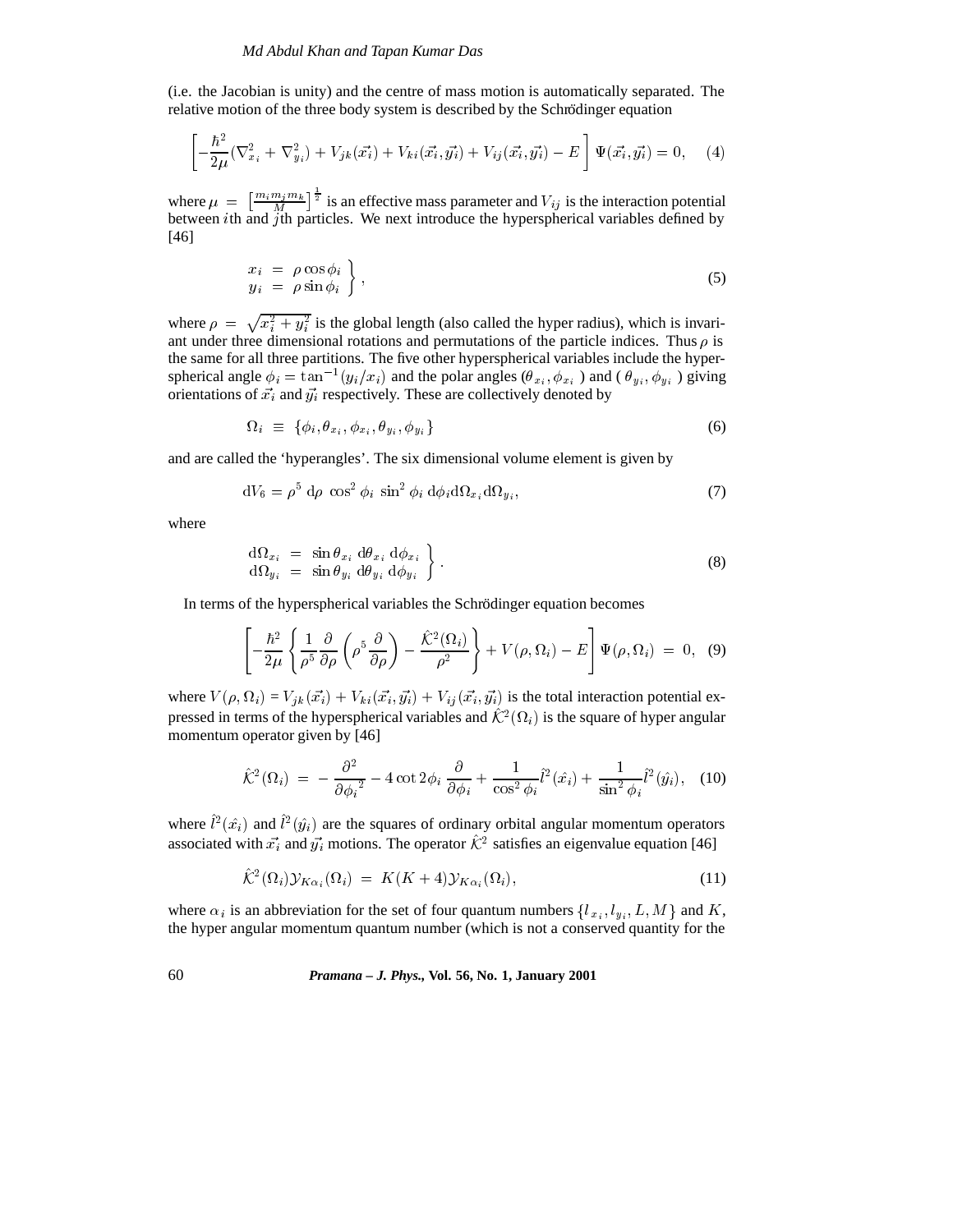3-body system) is given by  $K = 2n_i + l_{x_i} + l_{y_i}$  ( $n_i$  being a non negative integer). The quantity K is the degree of the homogeneous harmonic polynomials  $\rho^K Y_{K\alpha_i}(\Omega_i)$  in the cartesian components of  $\vec{x}_i$  and  $\vec{y}_i$ . Note that the quantum number K is invariant under the change of partition and hence does not involve the partition label. The eigen function of  $K^2$  are called hyperspherical harmonics (HH) and are given by

$$
\mathcal{Y}_{K\alpha_i}(\Omega_i) = {}^{(2)}P_K{}^{l_{y_i}l_{x_i}}(\phi_i) \left[ Y_{l_{x_i}}(\hat{x}_i) \ Y_{l_{y_i}}(\hat{y}_i) \right]_{LM}, \tag{12}
$$

where

$$
{}^{(2)}P_{K}{}^{l_{y_{i}}l_{x_{i}}}(\phi_{i}) = N_{K}{}^{l_{x_{i}}, l_{y_{i}}} (\cos \phi_{i})^{l_{x_{i}}} \times (\sin \phi_{i})^{l_{y_{i}}} P_{n_{i}}{}^{l_{y_{i}+1/2, l_{x_{i}+1/2}}} (\cos 2\phi_{i}). \tag{13}
$$

The normalization constant  $N_K^{i_x, i_y i}$  is given by

$$
N_K^{l_{x_i},L_{y_i}} = \left[\frac{2 \ n_i! (K+2)(n_i + l_{x_i} + l_{y_i} + 1)!}{\Gamma(n_i + l_{x_i} + 3/2) \Gamma(n_i + l_{y_i} + 3/2)}\right]^{\frac{1}{2}}
$$
(14)

and  $P_n^{\alpha,\beta}(x)$  is the Jacobi polynomial [53]. The HH's  $\{ {\cal Y}_{K\alpha_i}(\Omega_i) \}$  form a complete orthonormal set in the angular hyperspace  $(\Omega_i)$ .

In the present method the wave function  $\Psi(\rho, \Omega_i)$  is expanded in the complete set of HH corresponding to a given partition (say partition  $i$ ):

$$
\Psi(\rho,\Omega_i) = \sum_{K\alpha_i} \frac{U_{K\alpha_i}(\rho)}{\rho^{5/2}} \mathcal{Y}_{K\alpha_i}(\Omega_i). \tag{15}
$$

The hyper radial phase factor  $\rho^{-5/2}$  is included in order to remove the first order derivative with respect to  $\rho$  in eq. (9). Substitution of eq. (15) in eq. (9) and the use of orthonormality of HH leads to a set of coupled differential equations (CDE) in  $\rho$ 

$$
\begin{aligned}\n\left[ -\frac{\hbar^2}{2\mu} \left( \frac{\mathrm{d}^2}{\mathrm{d}\rho^2} - \frac{\mathcal{L}_K(\mathcal{L}_K + 1)}{\rho^2} \right) - E \right] U_{K\alpha_i}(\rho) \\
+ \sum_{K'\alpha_i'} \langle K\alpha_i \mid V(\rho, \Omega_i) \mid K'\alpha_i' \rangle U_{K'\alpha_i'}(\rho) = 0,\n\end{aligned} \tag{16}
$$

where  $\mathcal{L}_K = K + 3/2$  and

$$
\langle K\alpha_i|V(\rho,\Omega_i)|K'\alpha_i'\rangle = \int_{\Omega_i} \mathcal{Y}_{K\alpha_i}^*(\Omega_i)V(\rho,\Omega_i)\mathcal{Y}_{K'\alpha_i'}(\Omega_i)\mathrm{d}\Omega_i.
$$
 (17)

Since the expansion (15) is, in principle, an infinite one, the CDE, eq. (16) is also an infinite set. For practical purposes, the expansion (15) has to be truncated to a finite set, leading to a finite set of CDE. Restrictions arising out of symmetry requirement and imposition of conserved quantum numbers (e.g., total angular momentum, parity etc.) can reduce the expansion basis further and consequently a smaller set of CDE is to be solved.

Evaluation of the matrix elements of the type  $\langle y_{K\alpha_i}(\Omega_i)|V_{jk}(x_i)|y_{K'\alpha_i'}(\Omega_i)\rangle$  (for central interactions) are straight forward, while those for the matrix elements of the type  $\langle y_{K\alpha_i}(\Omega_i)|V_{ki}(x_j)|y_{K'\alpha_{i}'}(\Omega_i)\rangle$  and  $\langle y_{K\alpha_i}(\Omega_i)|V_{ij}(x_k)|y_{K'\alpha_{i}'}(\Omega_i)\rangle$  become very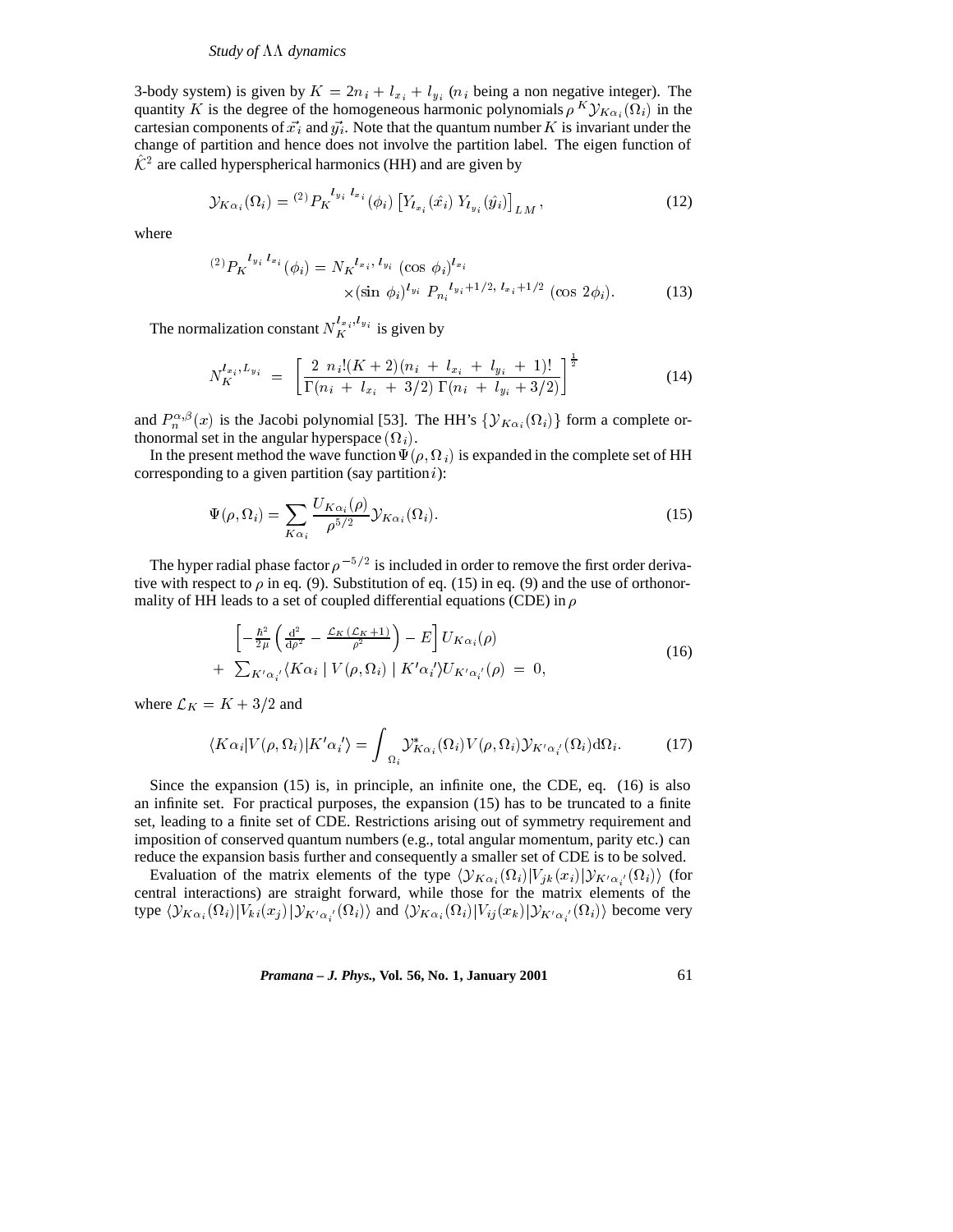#### *Md Abdul Khan and Tapan Kumar Das*

complicated even for central interactions, since both  $\vec{x_j}$  or  $\vec{x_k}$  are expressed as linear combinations of  $\vec{x}_i$  and  $\vec{y}_i$ , hence  $\vec{x}_j$  and  $\vec{x}_k$  depend on the polar angles of  $\vec{x}_i$  and  $\vec{y}_i$  (i.e.  $\hat{x}_i$ ,  $\hat{y}_i$  (see eq. (3)). But the calculation of these matrix elements will be quite simple in the partitions j or k respectively, since in these partitions  $\vec{x_j}$  or  $\vec{x_k}$  are independent of  $\vec{y_j}$ and  $\vec{y}_k^*$  respectively. Since the choice of a particular partition is arbitrary, the HH basis corresponding to any chosen partition  $i$  forms a complete set spanning the same hyper angular space. One can then relate the HH basis for two different partitions  $i$  and  $j$  through a unitary transformation. Then a particular element,  ${\cal Y}_{K\alpha_i}(\Omega_i)$  in the partition i can be expanded in the HH basis corresponding to partition  $j$  as:

$$
\mathcal{Y}_{K\alpha_i}(\Omega_i) = \sum_{l_{x_j}l_{y_j}} \langle l_{x_i}l_{y_i} | l_{x_j}l_{y_j} \rangle_{KL} \mathcal{Y}_{K\alpha_j}(\Omega_j), \qquad (18)
$$

where the transformation coefficients  $\langle l_{x_i} l_{y_i} | l_{x_j} l_{y_j} \rangle_{KL}$  are called the Raynal Revai coefficients (RRC) [54]. Since  $K, L$  and  $M$  are independent of the partition, the sum is over  $l_{x_i}$  and  $l_{y_i}$  only, subject to the restrictions  $l_{x_i} + l_{y_i} = L = l_{x_i} + l_{y_i}$ . These coefficients can be computed easily [34]. Since the RRC's do not involve  $\rho$ , these are calculated once only and stored and it reduces the CPU time significantly.

In terms of the RRC's the matrix elements of  $V_{ki}$  in the partition i can be written as

$$
\langle \mathcal{Y}_{K\alpha_i}(\Omega_i) | V_{ki}(x_j) | \mathcal{Y}_{K'\alpha_i}(\Omega_i) \rangle = \sum_{l'_{x'_j} l'_{y'_j} l_{x_j} l_{y_j}} \langle l_{x_i} l_{y_i} | l_{x_j} l_{y_j} \rangle_{KL}^{\times} \langle l'_{x'_i} l'_{y'_i} | l'_{x'_j} l'_{y'_j} \rangle_{K'L}
$$

$$
\times \langle \mathcal{Y}_{K\alpha_j}(\Omega_j) | V_{ki}(x_j) | \mathcal{Y}_{K'\alpha_i}(\Omega_j) \rangle. (19)
$$

The matrix element on the right side of eq. (19) has the same form as the matrix element of  $V_{ik}$  in the partition i (preferred partition) and can be evaluated in a simple way. Thus computing the RRC's involved in eq. (19), the matrix element of  $V_{ki}$  in the partition i can be evaluated easily. Similar technique can be employed for the calculation of the matrix element of  $V_{ij}$ .

Calculation of potential matrix elements in the preferred partition (in which the pair interaction potential is a function only of the corresponding  $\vec{x}$  of the partition) can be further simplified by introducing a multipolar expansion [35] of the potential. For a matrix element in the preferred partition, say partition i, the potential  $V_{ik}(x_i)$ , is expanded in an appropriate subset of corresponding HH,

$$
V_{jk}(x_i) = \sum_{K'' \alpha_i''} v_{K'' \alpha_i''}^{(jk)}(\rho) \mathcal{Y}_{K'' \alpha_i''}(\Omega_i),
$$
\n(20)

where  $v^{(j\kappa)}_{K''\alpha''_i}(\rho)$  is called the potential multipole and can be evaluated by the use of orthonormality of HH:

$$
v_{K''\alpha_i''}^{(jk)}(\rho) = \int V_{jk}(x_i) \mathcal{Y}_{K''\alpha_i''}^*(\Omega_i) d\Omega_i.
$$
 (21)

The matrix element thus becomes

$$
\langle \mathcal{Y}_{K\alpha_i}(\Omega_i) \mid V_{jk}(x_i) \mid \mathcal{Y}_{K'\alpha_i'}(\Omega_i) \rangle = \sum_{K''\alpha_i''} v_{K''\alpha_i''}^{(jk)}(\rho) \langle K\alpha_i \mid K''\alpha_i'' \mid K'\alpha_i' \rangle, \tag{22}
$$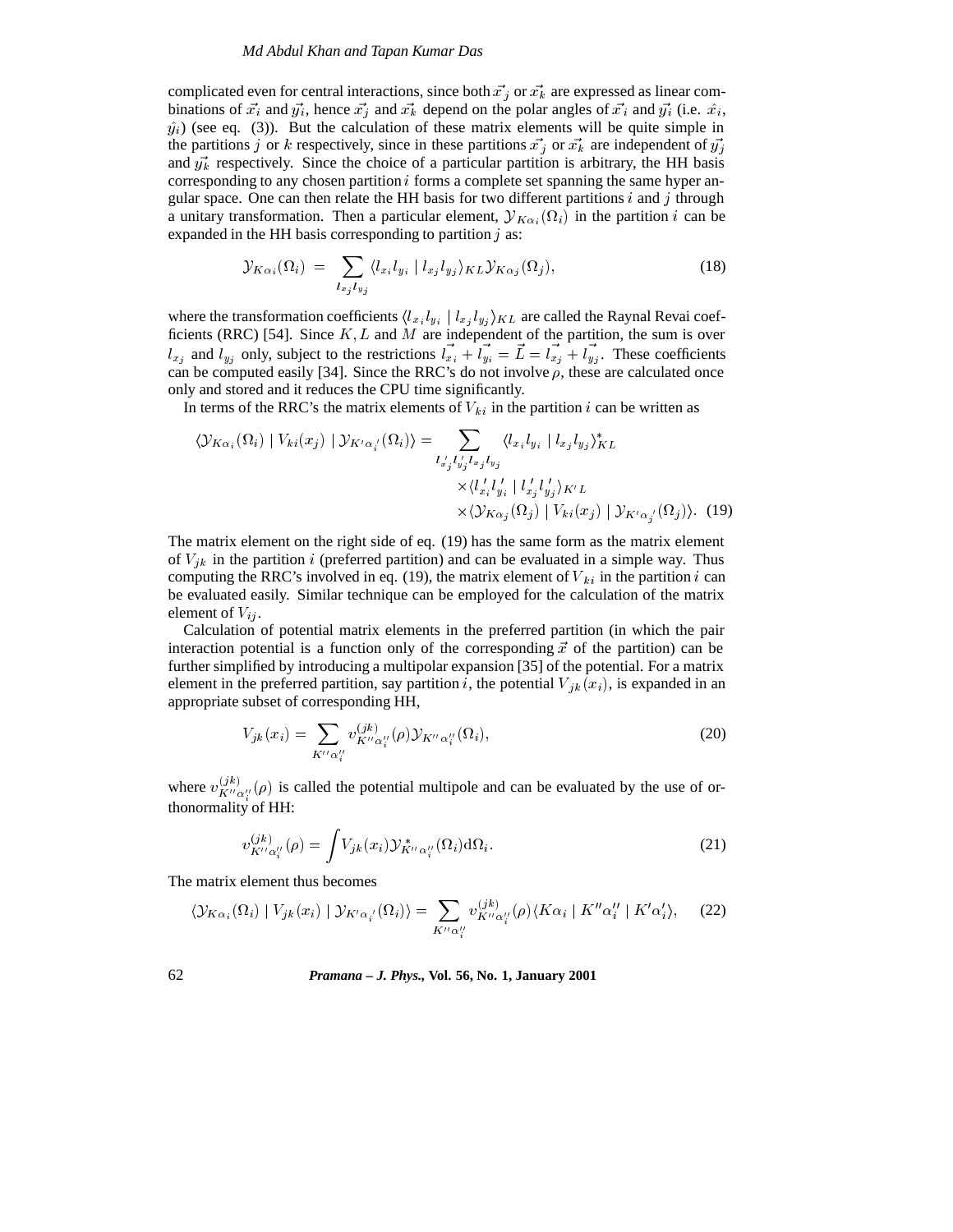where

$$
\langle K\alpha_i | K''\alpha''_i | K'\alpha'_i \rangle = \int \mathcal{Y}^*_{K\alpha_i}(\Omega_i) \mathcal{Y}_{K''\alpha''_i}(\Omega_i) \mathcal{Y}_{K'\alpha'_i}(\Omega_i) d\Omega_i \tag{23}
$$

is called the geometrical structure coefficients (GSC). These are independent of  $\rho$  and the interaction. Hence these coefficients need to be calculated once only and stored resulting in a fast and efficient algorithm. The GSC's involved in eq. (22) will be calculated by standard numerical integration. However they can be calculated in a very elegant manner [55] by using the completeness property of the HH basis. Finally the set of CDE's eq. (16) is to be solved numerically subject to appropriate boundary conditions to get the energy  $E$ and the partial waves  $U_{K\alpha_i}(\rho)$ .

#### **3. Results and discussion**

In the present calculation we have taken the core to be structureless. Since the core (<sup>4</sup>He,  ${}^{8}$ Be,  ${}^{12}$ C,  ${}^{16}$ O,  ${}^{20}$ Ne,  ${}^{24}$ Mg,  ${}^{28}$ Si,  ${}^{32}$ S,  ${}^{36}$ Ar,  ${}^{40}$ Ca,  ${}^{44}$ Ti,  ${}^{48}$ Cr,  ${}^{52}$ Fe,  ${}^{56}$ Ni,  ${}^{60}$ Zn,  ${}^{64}$ Ge, <sup>68</sup>Se, <sup>72</sup>Kr, <sup>76</sup>Sr, <sup>80</sup>Zr, <sup>84</sup>Mo, <sup>88</sup>Ru, <sup>92</sup>Pd, <sup>96</sup>Cd, <sup>100</sup>Sn) contains only nucleons and no  $\Lambda$ -particles, there is no symmetry requirements under exchange of the valence  $\Lambda$  particles with the core nucleons. The only symmetry requirements are (i) antisymmetrization of the core wave function under exchange of the nucleons, and (ii) antisymmetrization of the three body wave function under exchange of the two  $\Lambda$ -particles. The former is implicitly taken care of in the choice of the core as a building block. The latter is correctly incorporated by restricting the  $l_{x_1}$  values, as discussed in detail in the following. Thus, within the three body model, the symmetry requirements are correctly satisfied without any approximation. The ground state of all experimentally known double- $\Lambda$  hypernuclei have a total angular momentum  $J = 0$  and positive parity. We assume this to be true for all double- $\Lambda$ hypernuclei with cores having  $N = Z =$  even. The possible total spin (S) of the three body system (core  $+A + A$ ) can take two values '0' or '1' since the spin of the core in all the above cases has a value 0. Thus the total orbital angular momentum  $L$  can be either 0 or 1 corresponding to  $S = 0$  or 1 respectively. Hence the ground state of all the above doubly  $\Lambda$ -hypernuclei is an admixture of the states  ${}^{1}S_{0}$  and  ${}^{3}P_{0}$ . Since the core is spinless, the spin singlet state  $(S = 0)$  corresponds to zero total spin of the valence  $\Lambda$ -particles (i.e.  $S_{23} = 0$ ). Hence the spin part of the wave function is antisymmetric under the exchange of the spins of the two  $\Lambda$ -particles. Thus the spatial part must be symmetric under the exchange of the two  $\Lambda$ -hyperons. The symmetry of the spatial part is determined by the hyper spherical harmonics, since the hyper radius  $\rho$  and hence the hyper radial partial waves  $(U_{K\alpha}(\rho))$  are invariant under permutation of the particles. Under the pair exchange operator  $P_{23}$  which interchanges particles 2 and 3,  $\vec{x_1} \rightarrow -\vec{x_1}$  and  $\vec{y_1}$  remains unchanged (see eq. (3)). Consequently  $P_{23}$  acts like the parity operator for (23) pair only. Choosing the two valence  $\Lambda$ -hyperons to be in spin singlet state (spin antisymmetric), the space wave function must be symmetric under  $P_{23}$ . This then requires  $l_{x_1}$  to be even. For the spin singlet state total orbital angular momentum,  $L = 0$ , hence we must have  $l_{x_1} = l_{y_1}$  = even integer. Since  $K = 2n_1 + l_{x_1} + l_{y_1}$ , where  $n_1$  is a non-negative integer, K must be even and

$$
l_{x_1} = l_{y_1} = 0, 2, 4, \dots, K/2 \quad \text{if } K/2 \text{ is even} \quad (24)
$$
  
0, 2, 4, \dots, (K/2 - 1) if  $K/2 \text{ is odd}$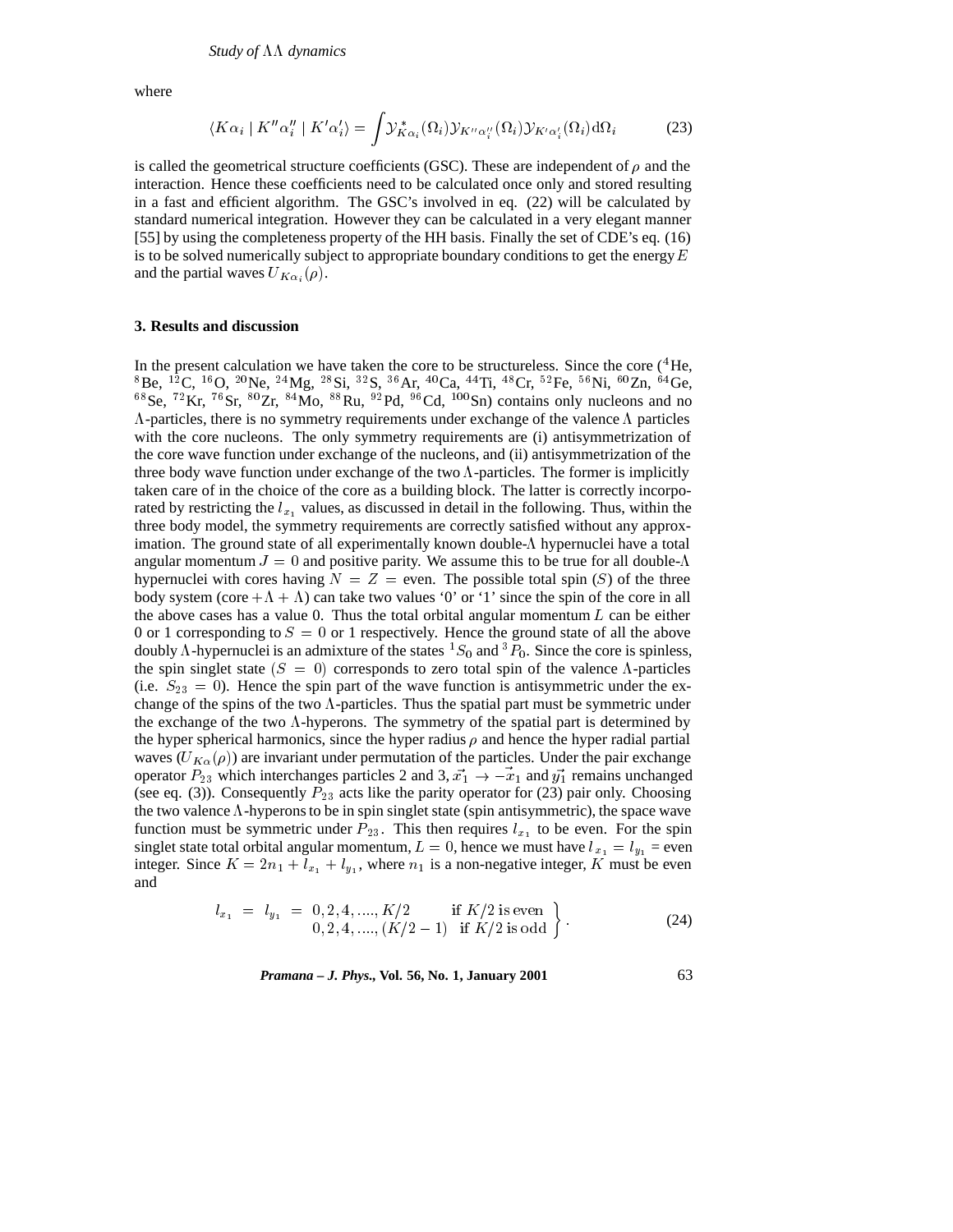#### *Md Abdul Khan and Tapan Kumar Das*

Again for the triplet state  $(S = 1)$ , the two valence  $\Lambda$ -hyperons will be in spin triplet state  $(S_{23} = 1,$  spin symmetric). Hence the space wave function must be antisymmetric under  $P_{23}$ . This then requires  $l_{x_1}$  to be odd. For the spin triplet state, the total orbital angular momentum,  $L = 1$ , hence  $l_{v_1}$  may take values  $l_{x_1}$  and  $l_{x_1} \pm 1$  but the parity conservation allows  $l_{y_1} = l_{x_1}$  only. Again since  $K = 2n_1 + l_{x_1} + l_{y_1}$ , where  $n_1$  is a non-negative integer, K must be even and

$$
l_{x_1} = l_{y_1} = 1, 3, 5, \dots, K/2 \quad \text{if } K/2 \text{ is odd} \\ 1, 3, 5, \dots, (K/2 - 1) \quad \text{if } K/2 \text{ is even} \end{cases} \tag{25}
$$

For a practical calculation, the HH expansion basis (eq. (15)) is truncated to a maximum value  $(K_{\text{max}})$  of K. For each allowed  $K \leq K_{\text{max}}$  with  $K =$  even integers, all allowed values of  $l_{x_1} (= 0, 1, 2, 3, 4, \ldots, K/2)$  are included. The even  $l_{x_1}$  values correspond to  $L = 0$ ,  $S = 0$  and the odd  $l_{x_1}$  values correspond to  $L = 1$ ,  $S = 1$ . This truncates eq. (16) to a set of  $N$  coupled differential equations, where

$$
N = \left(\frac{K_{\text{max}}}{2} + 1\right) \left(\frac{K_{\text{max}}}{4} + 1\right) \text{ if } K_{\text{max}}/2 \text{ is even} \left(\frac{K_{\text{max}} + 2}{4}\right) \left(\frac{K_{\text{max}}}{2} + 2\right) \text{ if } K_{\text{max}}/2 \text{ is odd} \right)
$$
(26)

The truncated set of CDE has been solved by the hyperspherical adiabatic approximation (HAA) [56].

## *Two body potentials*

A number of phenomenological as well as meson-exchange motivated forms were used for the  $\Lambda\Lambda$  interaction in earlier attempts. Based on the data available some selection was made between Nijmegen potential models [57,58]. Since knowledge of  $\Lambda\Lambda$  scattering is still quite inadequate, it is not possible to establish realistic  $\Lambda\Lambda$  potentials at this stage. Instead we adopt here a purely phenomenological strategy. We used the three term Gaussian  $\Lambda\Lambda$  potential model D proposed by Nijmegen group [59]. They proposed OBE potential models D and F based on the NN,  $\Lambda N$  and  $\Sigma N$  data along with the SU(3) symmetry. The Nijmegen  $D\Lambda - \Lambda$  potential is given by

$$
V_{\Lambda\Lambda}(r) = \sum_{i=1}^{3} V_i \exp\left(-\frac{r^2}{\beta_i^2}\right)
$$
 (27)

[58] without any restriction over l values. The parameters of the  $\Lambda\Lambda$  interaction are listed in table 1. The core- $\Lambda$  potential is obtained by folding phenomenological  $\Lambda$ -nucleon potential (assumed one term Gaussian) into the nuclear density distribution of the core which is chosen to have an Wood–Saxon shape given by

**Table 1.** Parameters of  $\Lambda\Lambda$  interaction from [57,58].

| $i \rightarrow$ |          |            |         |
|-----------------|----------|------------|---------|
| $\beta_i$ (fm)  | 1.5      | 09         | 0.5     |
| $V_i$ (ND)      | $-8.967$ | $-226.800$ | 880.700 |

64 *Pramana – J. Phys.,* **Vol. 56, No. 1, January 2001**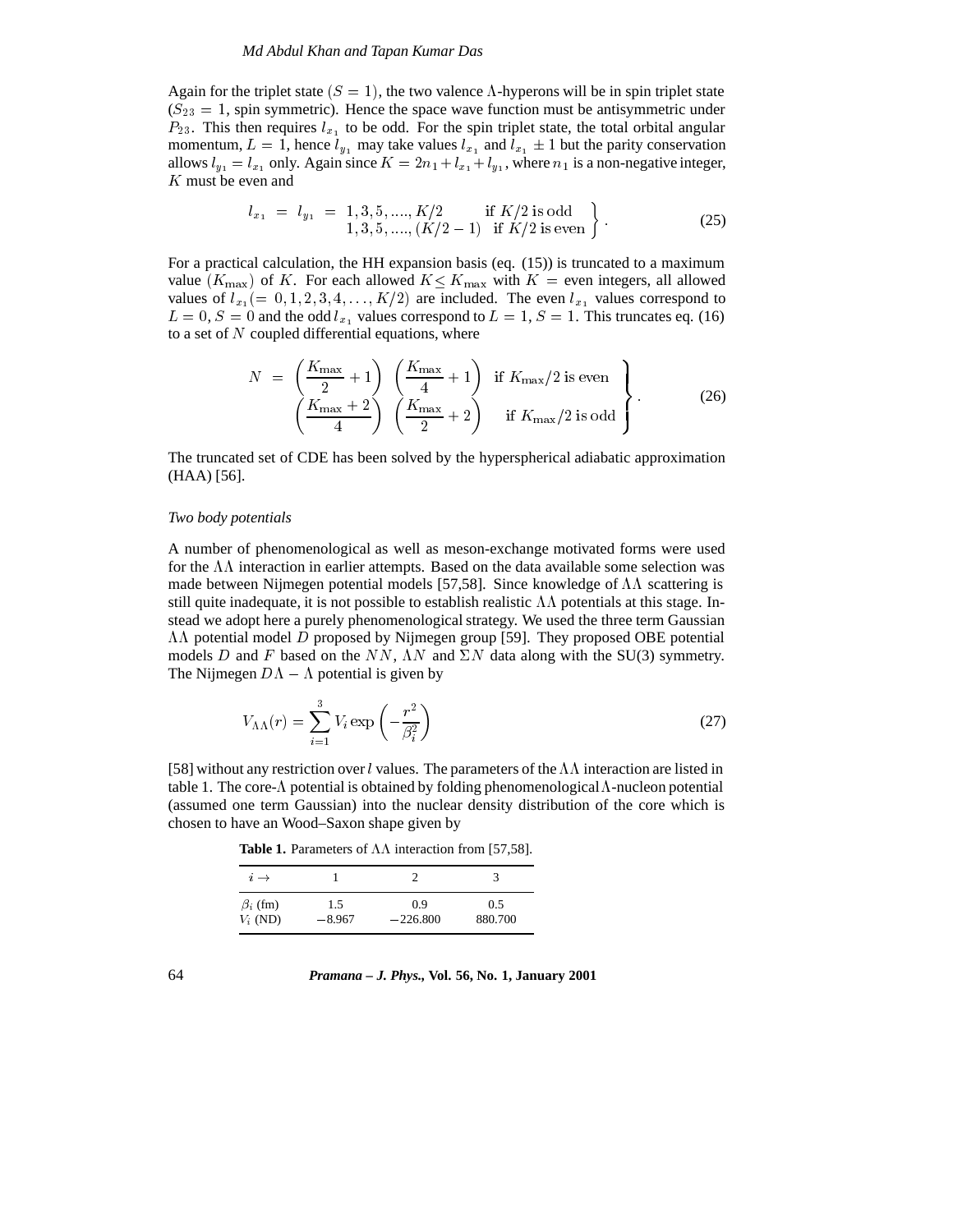**Table 2.** Parameters of the  $\Lambda - N$  potential and corresponding  $\Lambda$  separation energy in different  $^{A-1}_{\Lambda}Z$  (i.e. core- $\Lambda$  subsystems).

| System                                                                                                                                                                                                               | $\Lambda - N$ potential parameters |             | $B_{\Lambda}$ (MeV)   |                 |  |
|----------------------------------------------------------------------------------------------------------------------------------------------------------------------------------------------------------------------|------------------------------------|-------------|-----------------------|-----------------|--|
|                                                                                                                                                                                                                      | $V_0$ (MeV)                        | $\chi$ (fm) | Experimental          | Empirical       |  |
| $^5_\Lambda \text{He}$                                                                                                                                                                                               | $-71.05$                           | 1.034       | $3.12 \pm 0.02$ [5]   |                 |  |
| $^{9}_{\Lambda}$ Be                                                                                                                                                                                                  | $-52.04$                           | 1.034       | $6.71 \pm 0.04$ [5]   |                 |  |
| $^{13}_\Lambda \text{C}$                                                                                                                                                                                             | $-50.32$                           | 1.034       | $11.22 \pm 0.08$ [66] |                 |  |
|                                                                                                                                                                                                                      | $-48.88$                           | 1.034       |                       | $14.61 \pm 1.5$ |  |
|                                                                                                                                                                                                                      | $-45.95$                           | 1.034       |                       | $16.24 \pm 1.5$ |  |
|                                                                                                                                                                                                                      | $-43.67$                           | 1.034       |                       | $17.42 \pm 1.5$ |  |
| $^{17}_{\Lambda}$ O<br>$^{21}_{\Lambda}$ Ne<br>$^{25}_{\Lambda}$ Mg<br>$^{29}_{\Lambda}$ Si<br>$^{33}_{\Lambda}$ S<br>$^{37}_{\Lambda}$ Ar                                                                           | $-41.87$                           | 1.034       |                       | $18.32 \pm 1.5$ |  |
|                                                                                                                                                                                                                      | $-40.41$                           | 1.034       |                       | $19.04 \pm 1.5$ |  |
|                                                                                                                                                                                                                      | $-39.21$                           | 1.034       |                       | $19.62 \pm 1.5$ |  |
| $^{41}_{\Lambda}$ Ca                                                                                                                                                                                                 | $-38.19$                           | 1.034       |                       | $20.11 \pm 1.5$ |  |
| $^{45}_\Lambda \text{Ti}$                                                                                                                                                                                            | $-37.33$                           | 1.034       |                       | $20.53 \pm 1.5$ |  |
|                                                                                                                                                                                                                      | $-36.60$                           | 1.034       |                       | $20.88 \pm 1.5$ |  |
| $^{49}_{\Lambda}$ Cr<br>$^{53}_{\Lambda}$ Fe<br>$^{53}_{\Lambda}$ Ni<br>$^{61}_{\Lambda}$ Zn<br>$^{61}_{\Lambda}$ Ge<br>$^{69}_{\Lambda}$ Se<br>$^{69}_{\Lambda}$ Se<br>$^{73}_{\Lambda}$ Kr<br>$^{77}_{\Lambda}$ Sr | $-35.92$                           | 1.034       |                       | $21.20 \pm 1.5$ |  |
|                                                                                                                                                                                                                      | $-35.34$                           | 1.034       |                       | $21.47 \pm 1.5$ |  |
|                                                                                                                                                                                                                      | $-34.84$                           | 1.034       |                       | $21.71 \pm 1.5$ |  |
|                                                                                                                                                                                                                      | $-34.37$                           | 1.034       |                       | $21.93 \pm 1.5$ |  |
|                                                                                                                                                                                                                      | $-33.96$                           | 1.034       |                       | $22.13 \pm 1.5$ |  |
|                                                                                                                                                                                                                      | $-33.60$                           | 1.034       |                       | $22.31 \pm 1.5$ |  |
|                                                                                                                                                                                                                      | $-33.24$                           | 1.034       |                       | $22.47 \pm 1.5$ |  |
| $^{81}_{\Lambda}$ Zr                                                                                                                                                                                                 | $-32.93$                           | 1.034       |                       | $22.62 \pm 1.5$ |  |
|                                                                                                                                                                                                                      | $-32.65$                           | 1.034       |                       | $22.76 \pm 1.5$ |  |
|                                                                                                                                                                                                                      | $-32.38$                           | 1.034       |                       | $22.89 \pm 1.5$ |  |
|                                                                                                                                                                                                                      | $-32.15$                           | 1.034       |                       | $23.01 \pm 1.5$ |  |
|                                                                                                                                                                                                                      | $-31.90$                           | 1.034       |                       | $23.12 \pm 1.5$ |  |
| $\frac{\Lambda}{\Lambda}$ 85 Mo<br>89 Ru<br>$\frac{\Lambda}{\Lambda}$ 93 Pd<br>$\frac{93}{\Lambda}$ Pd<br>$\frac{97}{\Lambda}$ Cd<br>$\frac{101}{\Lambda}$ Sn                                                        | $-31.69$                           | 1.034       |                       | $23.22 \pm 1.5$ |  |

$$
\rho(r) = \frac{\rho_0}{1 + \exp(\frac{r - c}{a})}
$$
\n(28)

with  $c = r_0 A_c^{1/3}$  fm,  $a = 0.60$  fm,  $r_0 = 1.1$  fm (where c is termed the half density radius and a, the skin thickness), and the density constant  $\rho_0$  is determined by the condition

$$
\int \rho(r) \mathrm{d}^3 r = A_c,\tag{29}
$$

where  $A_c$  is the mass of the core in units of nucleon mass. The value of a and  $r_0$  are chosen following suggestions in the literatutre. The phenomenological  $\Lambda - N$  potential is given by

$$
V_{\Lambda N}(r) = V_0 \exp(-r^2/\chi^2)
$$
\n
$$
(30)
$$

with  $V_0$  adjusted to reproduce the  $\Lambda$  binding energy ( $B_\Lambda$ ) (experimental or empirical, see table 2) in the core- $\Lambda$  subsystem and  $\chi = 1.034$  fm (which is equivalent to two pion exchange Yukawa range). Then the core- $\Lambda$  potential is given by

*Pramana – J. Phys.,* **Vol. 56, No. 1, January 2001** 65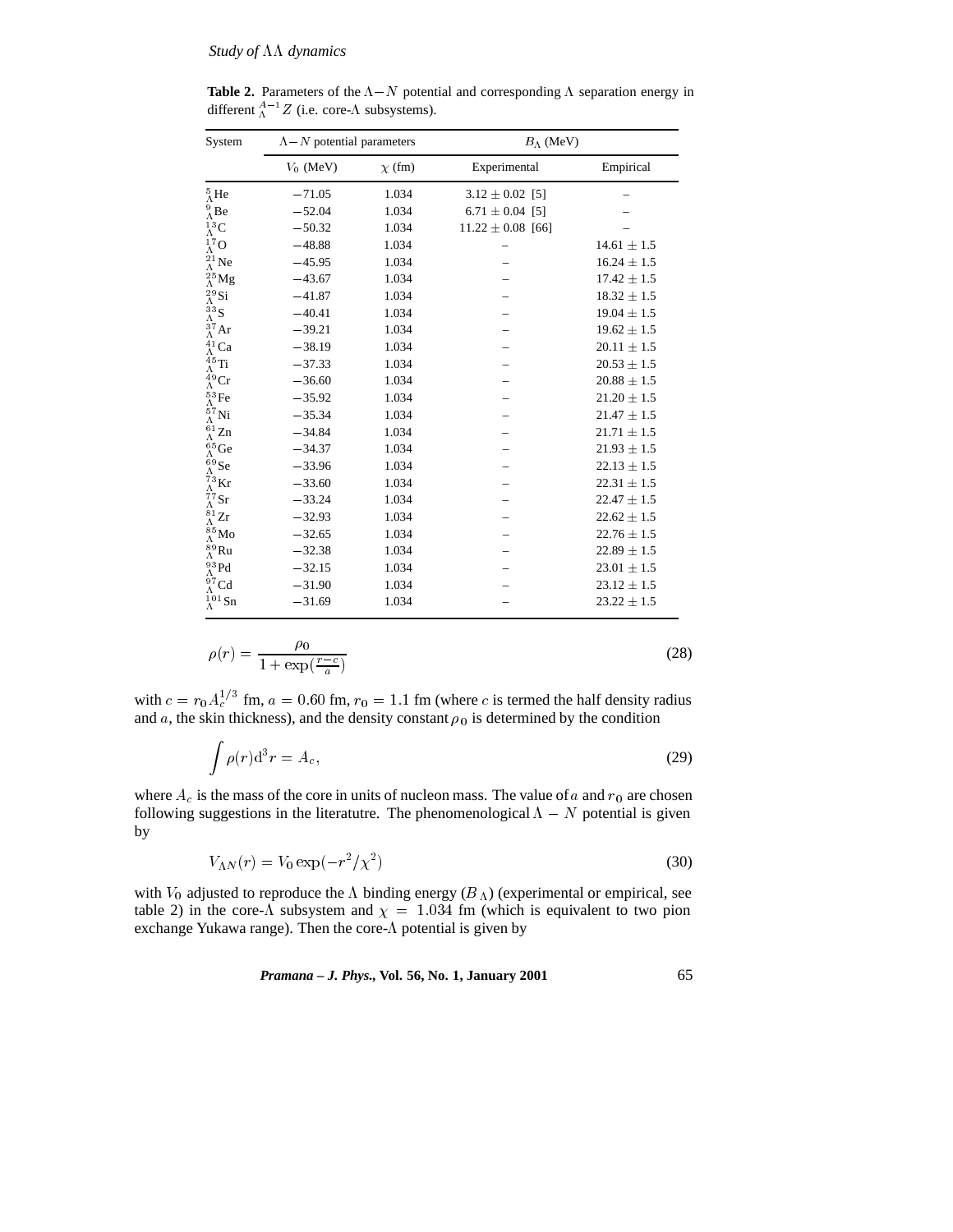

**Figure 2.** Plot of the strength  $(V_0)$  of  $\Lambda N$  effective potential and two- $\Lambda$  separation energy  $B_{\Lambda\Lambda}$  against the mass number A (data taken from tables 2 and 5).

$$
V_{c\Lambda}(r) = \int \rho(r_1) V_{\Lambda N} (|\vec{r_1} - \vec{r}|) d^3 r_1.
$$
 (31)

The strength of  $\Lambda N$  potential is expected to be weakened with the increase in mass of the core due to the screening or shielding effect by neighbouring nucleons within the core when the interacting nucleon is embedded in the core. The  $\pi$ -mesic decay of  $\Lambda$  hyperon  $(\Lambda \to N + \pi)$  is predominant in the free space but tends to be suppressed in hypernucleus by the Pauli-exclusion principle and instead non-mesic weak process ( $\Lambda + N \rightarrow N + N$ ) becomes dominant with increasing mass number [60–65]. Thus we actually get an effective  $\Lambda N$  interaction by the folding process. The parameters of this effective  $\Lambda N$  potential are listed in table 2. A plot of effective  $\Lambda N$  potential strength against mass of the core has been shown in figure 2. As evident from eq. (26) the number of basis states and hence the size of CDE increases rapidly as  $K_{\text{max}}$  increases. The truncated set of CDE takes the form

$$
\left[ -\frac{\hbar^2}{2\mu} \left( \frac{d^2}{d\rho^2} - \frac{\mathcal{L}_K(\mathcal{L}_K + 1)}{\rho^2} \right) - E \right] U_{Kl_{x_1}LS}(\rho) + \sum_{K'=0,2,...}^{K_{\text{max}}} \sum_{l'_{x_1} \text{(allowed)}} \sum_{(L'S')=(0,0),(1,1)} \langle Kl_{x_1} | V(\rho, \Omega_1) | K'l'_{x_1} \rangle \times U_{K'l'_{x_1}L'S'}(\rho) = 0 \tag{32}
$$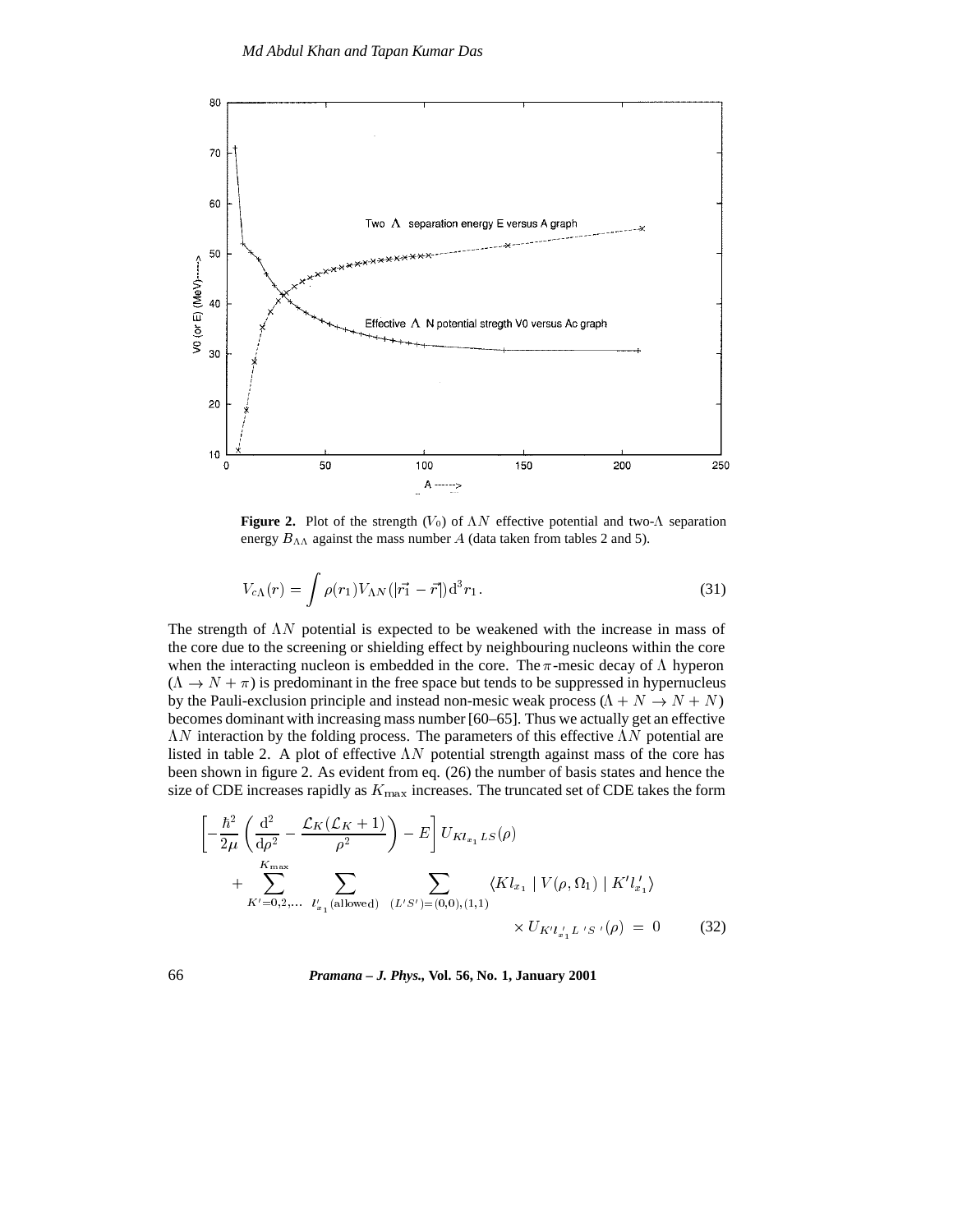(allowed  $l'_{x_1} = 0, 2, \ldots$  only for  $S = 0, L = 0$  otherwise  $l'_{x_1} = 1, 3, \ldots$  for  $S = 1, L =$ 1). Note that the subscripts  $l_{y_1} (= l_{x_1})$  or  $l'_{y_1} (= l'_{x_1})$  have been suppressed for brevity. The calculated values of binding energy (BE),  $\Lambda\Lambda$  bond energy ( $\Delta B_{\Lambda\Lambda}$ ) for  $K_{\text{max}} = 20$ for the ground state of  ${}^{6}_{\Lambda}$  AHe,  ${}^{10}_{\Lambda}$  Be,  ${}^{14}_{\Lambda}$  C,  ${}^{18}_{\Lambda}$  O,  ${}^{22}_{\Lambda}$  Ne,  ${}^{26}_{\Lambda}$  Mg,  ${}^{30}_{\Lambda}$  Si,  ${}^{34}_{\Lambda}$  Si,  ${}^{34}_{\Lambda}$  Ar,  ${}^{42}_{\Lambda}$  Ca,  ${}^{46}_{\Lambda}$  Ti,  ${}^{50}_{\Lambda}$  Cr,  ${}^{54}_{\Lambda}$  Fe,  ${}^{5$ calculated using the empirical formula

$$
B_{\Lambda}(A) = [(27.0 - 81.9A^{-2/3}) \pm 1.5] \,\text{MeV},\tag{33}
$$

where  $A$  is the mass number of the single  $\Lambda$  hypernuclei [5]. The calculated binding energy  $B_{\Lambda\Lambda}$  of  ${}_{\Lambda\Lambda}^{6}$  He agrees fairly well with the experimental value 10.90 $\pm$ 0.50 MeV [2] within the experimental error limit. While that for  $^{10}_{\Lambda\Lambda}$ Be is slightly larger than the experimental value 17.7  $\pm$  0.40 MeV [1]. The variation of the calculated two  $\Lambda$  separation energy  $B_{\Lambda\Lambda}$ of doubly  $\Lambda$  hypernuclei with mass  $\Lambda$  has been shown in figure 2. Having obtained the wave function by the HHE approach some of the observables of the three body system have been calculated. These include the root mean square (r.m.s.) radius of the three body system

$$
R_A = \left[ \frac{A_c R_c^2 + m_\Lambda \langle r_{13}^2 + r_{12}^2 \rangle}{A_c + 2m_\Lambda} \right]^{1/2},\tag{34}
$$

where  $A_c$ ,  $m_A$  are the masses of the core and the  $\Lambda$  hyperon (in units of nucleon mass) and  $R_c$  is the matter radius of the core determined by the relation  $R_c = r_0 A_c^{1/3}$  with  $r_0 = 1.1$ fm. The r.m.s. core- $\Lambda$  separation is defined as

$$
R_{c\Lambda} = \left[\frac{\langle r_{13}^2 + r_{12}^2 \rangle}{2}\right]^{1/2}.
$$
 (35)

The expectation value of the observables  $\langle r_{13}^2 + r_{12}^2 \rangle$  are obtained by the expression

$$
\langle r_{13}^2 + r_{12}^2 \rangle = \sum_{KK'l_{x_1}LS} \int_0^\infty \rho^2 d\rho U_{Kl_{x_1}LS}(\rho) U_{K'l_{x_1}LS}(\rho)
$$

$$
\times \int_0^{\pi/2} {}^{(2)}P_K^{l_{x_1},l_{x_1}}(\phi) {}^{(2)}P_{K'}^{l_{x_1},l_{x_1}}(\phi)
$$

$$
\times \left[ \frac{1}{2a_{23}^2} \cos^2 \phi + \frac{2}{a_{(23)1}^2} \sin^2 \phi \right] \cos^2 \phi \sin^2 \phi d\phi. \tag{36}
$$

The r.m.s. separation between the valence  $\Lambda$ -hyperons ( $R_{\Lambda\Lambda}$ ) is given by the expression

$$
R_{\Lambda\Lambda} = \left[ \langle r_{23}^2 \rangle \right]^{1/2},\tag{37}
$$

where

$$
\langle r_{23}^2 \rangle = \frac{1}{a_{23}^2} \sum_{KK'l_{x_1}LS} \int_0^\infty \rho^2 d\rho U_{Kl_{x_1}LS}(\rho) U_{K'l_{x_1}LS}(\rho)
$$
  
 
$$
\times \int_0^{\pi/2} (2) P_K^{l_{x_1},l_{x_1}}(\phi) (2) P_{K'}^{l_{x_1},l_{x_1}}(\phi) \cos^4 \phi \sin^2 \phi d\phi.
$$
 (38)

*Pramana – J. Phys.,* **Vol. 56, No. 1, January 2001** 67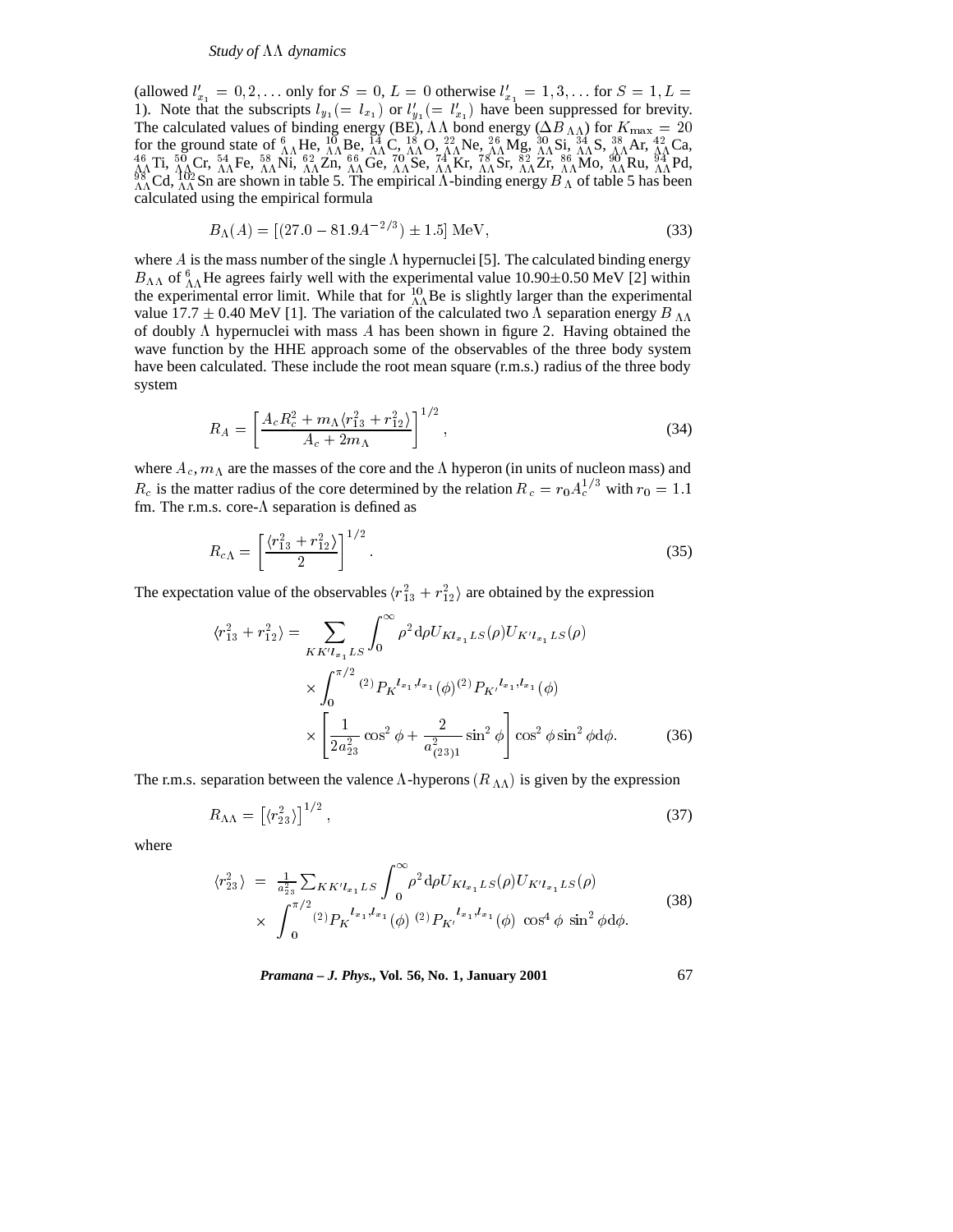The r.m.s. separation between the core (<sup>4</sup>He, <sup>8</sup>Be, <sup>12</sup>C etc.) and the C.M. of  $\Lambda\Lambda$  pair is given by the expression

$$
R_{(\Lambda\Lambda)c} = \left[ \langle r_{(23)1}^2 \rangle \right]^{1/2},\tag{39}
$$

where

$$
\langle r_{(23)1}^2 \rangle = \frac{1}{a_{(23)1}^2} \sum_{KK'l_{x_1}LS} \int_0^\infty \rho^2 d\rho U_{Kl_{x_1}LS}(\rho) U_{K'l_{x_1}LS}(\rho) \times \int_0^{\pi/2} {}^{(2)}P_K{}^{l_{x_1},l_{x_1}}(\phi) {}^{(2)}P_{K'}{}^{l_{x_1},l_{x_1}}(\phi) \cos^2 \phi \sin^4 \phi d\phi.
$$
\n(40)

The computed value of these r.m.s. radii are listed in tables 3, 4 and 6. In order to study the correlation among the constituent particles (i.e. the core and the valence  $\Lambda$ hyperons) we computed probability density  $P(r_{\Lambda\Lambda}, r_{(\Lambda\Lambda)c})$ , where  $r_{\Lambda\Lambda} = x_1/a_{23}$  and  $r_{(\Lambda\Lambda)c} = y_1/a_{(23)1}$  (see eq. (2)) are respectively the separation between the valence  $\Lambda$ hyperons and the separation of the core from the centre of mass of the valence  $\Lambda$ -hyperons. The probability density is defined as the probability of finding the three body system having definite separations between the constituent particles. This probability density is given by the expression

$$
P(r_{\Lambda\Lambda}, r_{(\Lambda\Lambda)c}) = \sum_{KK'l_{x_1}LS} U_{Kl_{x_1}LS}(\rho) U_{K'l_{x_1}LS}(\rho)^{(2)} P_K^{l_{x_1},l_{x_1}}(\phi)
$$
  
 
$$
\times {}^{(2)}P_{K'}^{l_{x_1},l_{x_1}}(\phi) \cos^2 \phi \sin^2 \phi,
$$
 (41)

with

$$
\rho = \left[ a_{23}^2 \ r_{\Lambda\Lambda}^2 + a_{(23)1}^2 \ r_{(\Lambda\Lambda)c}^2 \right]^{1/2} \tag{42}
$$

and

$$
\phi = \tan^{-1} \left( \frac{a_{(23)1}}{a_{23}} \frac{r_{(\Lambda\Lambda)c}}{r_{\Lambda\Lambda}} \right). \tag{43}
$$

A three dimensional plot of  $P(r_{\Lambda\Lambda}, r_{(\Lambda\Lambda)c})$  as a function of  $r_{\Lambda\Lambda}$  and  $r_{(\Lambda\Lambda)c}$  has been shown in figure 3 for  $^{10}_{\Lambda\Lambda}$ Be hypernuclei as a representative case. The density plot exhibits a cigar-like shape where the valence  $\Lambda$ -hyperons are located on opposite side of the core  $(r_{\Lambda\Lambda} > r_{(\Lambda\Lambda)c})$ . This can further be confirmed by computing a correlation coefficient defined as

$$
\eta = \langle \frac{r_{(AA)e}^2}{\rho^2} \rangle
$$
\n
$$
= \frac{1}{a_{(2s)1}^2} \sum_{K K' l_{x1} L S} \int_0^\infty d\rho U_{K l_{x1} L S}(\rho) U_{K' l_{x1} L S}(\rho)
$$
\n
$$
\times \int_0^{\pi/2} (2) P_K^{l_{x1}, l_{x1}}(\phi)^{(2)} P_{K'}^{l_{x1}, l_{x1}}(\phi)
$$
\n
$$
\times \cos^2 \phi \sin^4 \phi d\phi \tag{44}
$$

 $\times$  cos<sup>-</sup>  $\varphi$  sin  $\varphi$  a $\varphi$ .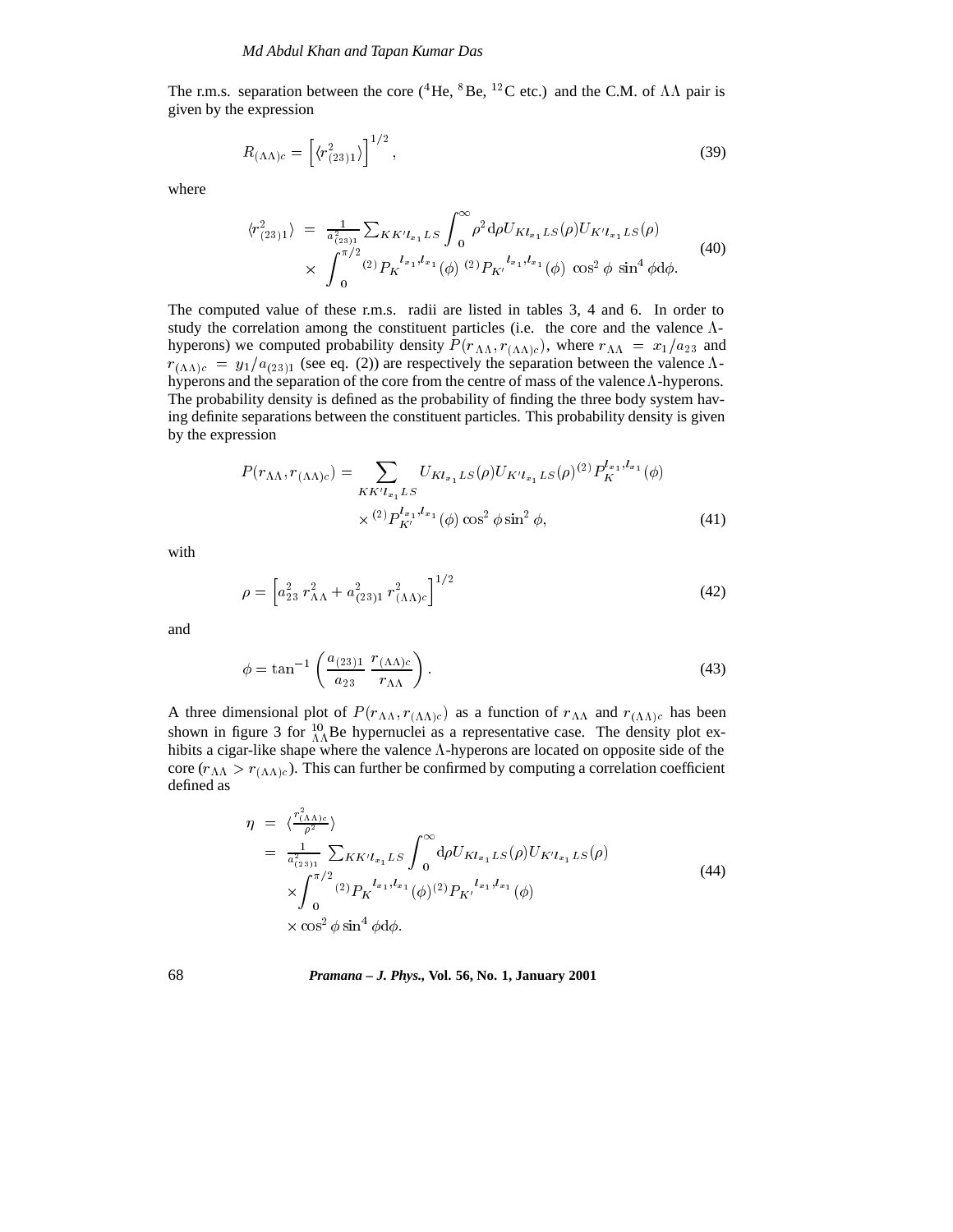**Table 3.** Calculated BE  $B_{\Lambda\Lambda}$  and r.m.s. radii for different  $K_{\text{max}}$  for  ${}_{\Lambda\Lambda}^{6}$  He hypernucleus.

| $\Omega$<br>$\overline{c}$ | 09.09925<br>09.41083 | $R_A$<br>2.0747<br>2.0535 | $R_{c\Lambda}$<br>2.5327 | $R_{\Lambda\Lambda}$<br>3.1446 | $R_{(\Lambda\Lambda)c}$<br>1.9856 | $R_c^{\text{CM}}$ | $R_{\Lambda}^{\rm CM}$ |        |
|----------------------------|----------------------|---------------------------|--------------------------|--------------------------------|-----------------------------------|-------------------|------------------------|--------|
|                            |                      |                           |                          |                                |                                   |                   |                        |        |
|                            |                      |                           |                          |                                |                                   | 0.7405            | 2.0056                 | 0.3157 |
|                            |                      |                           | 2.4860                   | 3.1220                         | 1.9348                            | 0.7216            | 1.9770                 | 0.3158 |
| $\overline{4}$             | 09.85415             | 2.0507                    | 2.4798                   | 3.0914                         | 1.9391                            | 0.7232            | 1.9666                 | 0.3187 |
| 6                          | 10.16209             | 2.0360                    | 2.4472                   | 3.0466                         | 1.9153                            | 0.7143            | 1.9398                 | 0.3209 |
| 8                          | 10.41431             | 2.0262                    | 2.4251                   | 3.0065                         | 1.9030                            | 0.7097            | 1.9193                 | 0.3237 |
| 10                         | 10.59790             | 2.0208                    | 2.4131                   | 2.9791                         | 1.8985                            | 0.7080            | 1.9068                 | 0.3263 |
| 12                         | 10.72117             | 2.0187                    | 2.4085                   | 2.9612                         | 1.8996                            | 0.7085            | 1.9003                 | 0.3285 |
| 14                         | 10.79954             | 2.0185                    | 2.4079                   | 2.9497                         | 1.9034                            | 0.7099            | 1.8973                 | 0.3302 |
| 16                         | 10.85764             | 2.0191                    | 2.4092                   | 2.9422                         | 1.9079                            | 0.7116            | 1.8962                 | 0.3315 |
| 18                         | 10.87652             | 2.0199                    | 2.4111                   | 2.9373                         | 1.9122                            | 0.7132            | 1.8959                 | 0.3323 |
| 20                         | 10.89363             | 2.0207                    | 2.4129                   | 2.9340                         | 1.9158                            | 0.7145            | 1.8961                 | 0.3329 |

**Table 4.** Calculated BE  $B_{\Lambda\Lambda}$  and r.m.s. radii for different  $K_{\text{max}}$  for  ${}_{\Lambda\Lambda}^{10}$ Be hypernucleus.

| $K_{\rm max}$  | BE (MeV) |        | r.m.s. radii (fm) |                      |                         |                   |                        |        |  |
|----------------|----------|--------|-------------------|----------------------|-------------------------|-------------------|------------------------|--------|--|
|                |          | $R_A$  | $R_{c\Lambda}$    | $R_{\Lambda\Lambda}$ | $R_{(\Lambda\Lambda)c}$ | $R_c^{\text{CM}}$ | $R_{\Lambda}^{\rm CM}$ |        |  |
| $\Omega$       | 16.85281 | 2.2092 | 2.2399            | 2.9556               | 1.6833                  | 0.3858            | 1.9665                 | 0.2848 |  |
| $\overline{2}$ | 17.24068 | 2.2030 | 2.2129            | 2.8655               | 1.6865                  | 0.3866            | 1.9345                 | 0.2955 |  |
| $\overline{4}$ | 17.65940 | 2.2007 | 2.2030            | 2.8394               | 1.6845                  | 0.3861            | 1.9239                 | 0.2975 |  |
| 6              | 18.00125 | 2.1951 | 2.1787            | 2.8016               | 1.6687                  | 0.3825            | 1.9017                 | 0.2997 |  |
| 8              | 18.29194 | 2.1916 | 2.1631            | 2.7698               | 1.6616                  | 0.3809            | 1.8863                 | 0.3024 |  |
| 10             | 18.50776 | 2.1899 | 2.1555            | 2.7468               | 1.6613                  | 0.3808            | 1.8777                 | 0.3050 |  |
| 12             | 18.65403 | 2.1894 | 2.1532            | 2.7308               | 1.6649                  | 0.3816            | 1.8738                 | 0.3072 |  |
| 14             | 18.74717 | 2.1895 | 2.1536            | 2.7198               | 1.6700                  | 0.3828            | 1.8725                 | 0.3089 |  |
| 16             | 18.80392 | 2.1898 | 2.1552            | 2.7124               | 1.6750                  | 0.3839            | 1.8724                 | 0.3102 |  |
| 18             | 18.83741 | 2.1902 | 2.1569            | 2.7073               | 1.6792                  | 0.3849            | 1.8729                 | 0.3110 |  |
| 20             | 18.85670 | 2.1905 | 2.1584            | 2.7039               | 1.6825                  | 0.3857            | 1.8734                 | 0.3116 |  |

A small value of this coefficient will indicate that the two valence  $\Lambda$ -hyperons are situated on two opposite sides of the core (i.e. a cigar shape when the  $\Lambda$ -hyperons are anticorrelated), while a large value ( $\leq$  1) will indicate the possibility of  $\Lambda - \Lambda$  correlation.

The computed values of this coefficient for various three body system is shown in the last column of tables 3, 4 and 6. As the value of  $\eta$  is small ( $\sim$ 0.30), a cigar shape is indicated on the average. Thus, the correlation density plots (figure 3) and the computed value of the correlation coefficient  $\eta$  both indicate that the cigar-like structure are probable. We then computed the partial probability which is the contribution of the orbital angular momenta  $l_{x_1}$  to the probability density distribution. This calculation is done at  $K_{\text{max}} = 20$  for all the above hypernuclei. The results have been summarized in table 7. Finally we have compared our results with some of the observables calculated by other workers. Yamamoto *et al* [67,68] studied the structure of some light double- $\Lambda$  hypernuclei in the frame work of core +  $\Lambda$  +  $\Lambda$  three-body model. They used an effective  $\Lambda\Lambda$  interaction derived from the Nijmegen one boson exchange (OBE) models on the basis of  $G$ -matrix calculation and the effective core- $\Lambda$  interaction used by them was Wood–Saxon one with parameters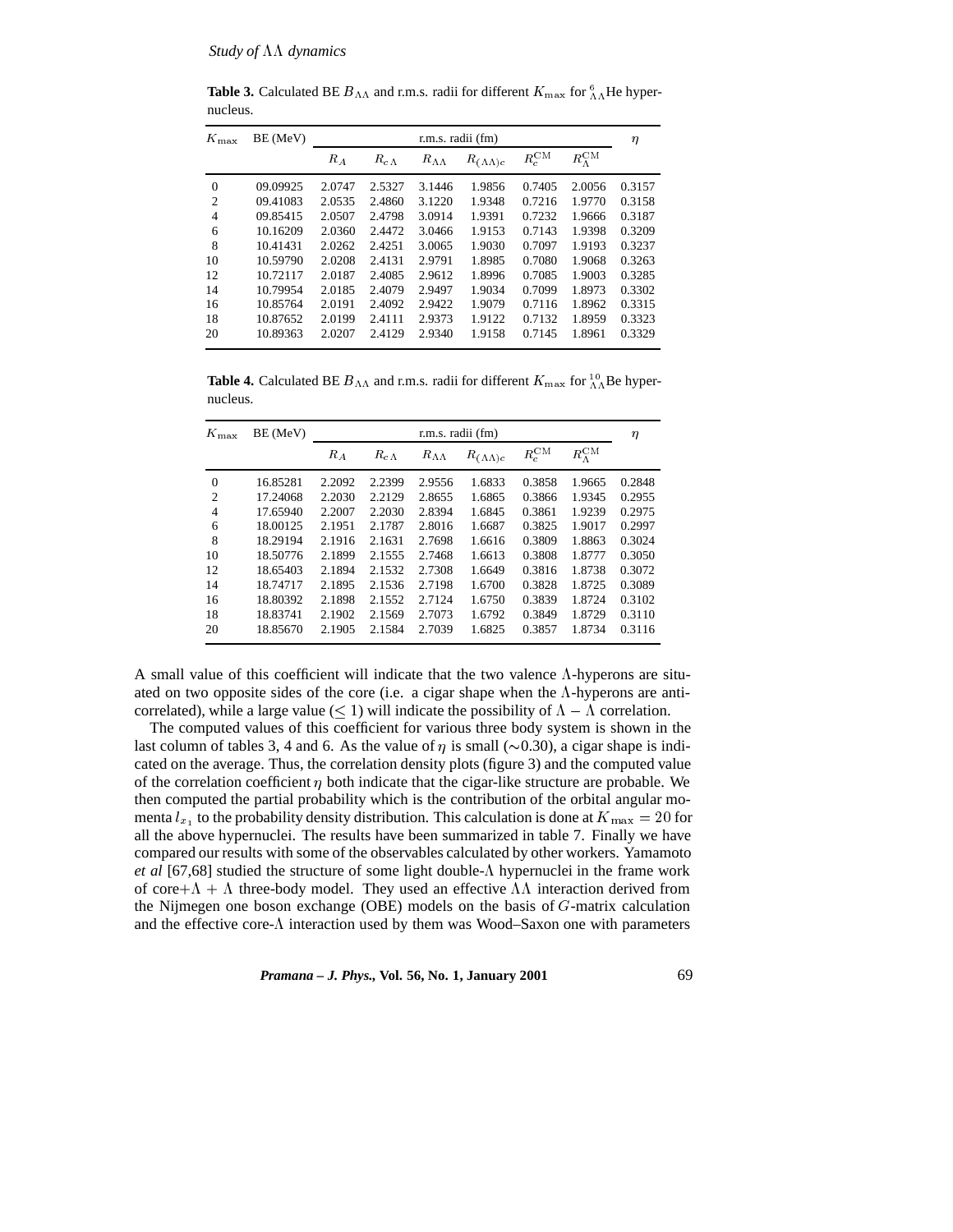| Hypernuclei                   |         | $B_{\Lambda}$ (MeV) Hypernuclei  |         | $B_{\Lambda\Lambda}$ (MeV) $\Delta B_{\Lambda\Lambda}$ (MeV) | $\Delta B_{\Lambda\Lambda}^{\rm Expt.}$ (MeV) |
|-------------------------------|---------|----------------------------------|---------|--------------------------------------------------------------|-----------------------------------------------|
| $^{5}_{\Lambda}$ He           | 3.1214  | $^{6}_{\Lambda\Lambda}$ He       | 10.8936 | 4.6508                                                       | $4.7 \pm 0.60$ [2]                            |
| $^{9}_{\Lambda}$ Be           | 6.7136  | $^{10}_{\Lambda\Lambda}{\rm Be}$ | 18.8567 | 5.4295                                                       | $4.3 \pm 0.40$ [1]                            |
| $^{13}_{\Lambda}$ C           | 11.2226 | $^{14}_{\Lambda\Lambda}{\rm C}$  | 28.4294 | 5.9842                                                       |                                               |
| $^{17}_{\Lambda}$ O           | 14.6000 | $^{18}_{\Lambda\Lambda}$ O       | 35.3013 | 6.1013                                                       |                                               |
| $^{21}_{\Lambda}$ Ne          | 16.2401 | $^{22}_{\Lambda\Lambda}$ Ne      | 38.4235 | 5.9433                                                       |                                               |
| $^{25}_{\Lambda}$ Mg          | 17.4237 | $^{26}_{\Lambda\Lambda}{\rm Mg}$ | 40.5915 | 5.7441                                                       |                                               |
| $^{29}_{\Lambda}$ Si          | 18.3322 | $^{30}_{\Lambda\Lambda}{\rm Si}$ | 42.1986 | 5.5342                                                       |                                               |
| $^{33}_\Lambda \text{S}$      | 19.0440 | $^{34}_{\Lambda\Lambda}{\rm S}$  | 43.4290 | 5.3410                                                       |                                               |
| $^{37}_\Lambda \text{Ar}$     | 19.6224 | $^{38}_{\Lambda\Lambda}{\rm Ar}$ | 44.4146 | 5.9547                                                       |                                               |
| $^{41}_\Lambda \text{Ca}$     | 20.1158 | $^{42}_{\Lambda\Lambda}{\rm Ca}$ | 45.1995 | 4.9679                                                       |                                               |
| $^{45}_{\Lambda}$ Ti          | 20.5285 | $^{46}_{\Lambda\Lambda}{\rm Ti}$ | 45.8647 | 4.8077                                                       |                                               |
| $^{49}_\Lambda \mathrm{Cr}$   | 20.8843 | $^{50}_{\Lambda\Lambda}{\rm Cr}$ | 46.4457 | 4.6771                                                       |                                               |
| $^{53}_\Lambda \rm{Fe}$       | 21.1961 | $^{54}_{\Lambda\Lambda}$ Fe      | 46.8755 | 4.4833                                                       |                                               |
| $^{57}_\Lambda \mathrm{Ni}$   | 21.4706 | $^{58}_{\Lambda\Lambda}{\rm Ni}$ | 47.2761 | 4.3349                                                       |                                               |
| $^{61}_{\Lambda}$ Zn          | 21.7158 | $^{62}_{\Lambda\Lambda}$ Zn      | 47.6509 | 4.2193                                                       |                                               |
| $^{65}_\Lambda \text{Ge}$     | 21.9335 | $^{66}_{\Lambda\Lambda}{\rm Ge}$ | 47.9443 | 4.0773                                                       |                                               |
| $^{69}_\Lambda \text{Se}$     | 22.1301 | $^{70}_{\Lambda\Lambda}{\rm Se}$ | 48.2266 | 3.9664                                                       |                                               |
| $^{73}_{\Lambda} \mathrm{Kr}$ | 22.3090 | $^{74}_{\Lambda\Lambda}{\rm Kr}$ | 48.4987 | 3.8807                                                       |                                               |
| $^{77}_{\Lambda}$ Sr          | 22.4731 | $^{78}_{\Lambda\Lambda}{\rm Sr}$ | 48.6885 | 3.7423                                                       |                                               |
| $^{81}_{\Lambda}$ Zr          | 22.6240 | $^{82}_{\Lambda\Lambda}\rm{Zr}$  | 48.8931 | 3.6451                                                       |                                               |
| $^{85}_\Lambda \rm{Mo}$       | 22.7663 | $^{86}_{\Lambda\Lambda}{\rm Mo}$ | 49.0756 | 3.5615                                                       |                                               |
| $^{89}_\Lambda \text{Ru}$     | 22.8877 | $^{90}_{\Lambda\Lambda}{\rm Ru}$ | 49.2448 | 3.4694                                                       |                                               |
| $^{93}_\Lambda \text{Pd}$     | 23.0167 | $^{94}_{\Lambda\Lambda}$ Pd      | 49.4242 | 3.3908                                                       |                                               |
| $^{97}_{\Lambda}$ Cd          | 23.1202 | $^{98}_{\Lambda\Lambda}{\rm Cd}$ | 49.5244 | 3.2840                                                       |                                               |
| $^{101}_{\Lambda}$ Sn         | 23.2215 | $^{102}_{\Lambda\Lambda}$ Sn     | 49.6575 | 3.2145                                                       |                                               |

**Table 5.** The calculated  $\Lambda$  binding energy  $(B_{\Lambda})$ , two  $\Lambda$  separation energy  $(B_{\Lambda})$  and the  $\Lambda\Lambda$  bond energy  $(\Delta B_{\Lambda\Lambda})$  for different  $\Lambda$  and double  $\Lambda$  -hypernuclei.

 $a = 0.6$  fm and  $R = 1.1A^{\frac{1}{3}}$  fm. The depth of the core- $\Lambda$  potential was adjusted to reproduce the single- $\Lambda$  BE ( $B_{\Lambda}$ ). The  $\Lambda\Lambda$  and core- $\Lambda$  potentials used by Yamamoto *et al* [67,68] are

$$
V_{\Lambda\Lambda}(r) = \sum_{i=1}^{3} v_i \exp(-(\frac{r}{\beta_i})^2) V_{\Lambda c}(r) = \frac{v_0}{1 + \exp(\frac{r - R}{a})}
$$
 (45)

The parameters of the  $\Lambda\Lambda$  potential are given in table 8. They calculated the two- $\Lambda$  separation energy  $B_{\Lambda\Lambda}$ ,  $\Lambda\Lambda$  bond energy  $\Delta B_{\Lambda\Lambda}$ , the r.m.s.  $\Lambda\Lambda$  radius ( $R_{\Lambda\Lambda}$ ) and r.m.s.  $\Lambda\Lambda$ -core radius ( $R_{(\Lambda\Lambda)c}$ ). The results are presented in table 9. Results of some other workers which are available are also presented in table 9. As evident from table 9, the observables of  $^{14}_{\Lambda\Lambda}$ C and  $^{10}_{\Lambda\Lambda}$ Be calculated by Yamamoto *et al* [67,68] for D2, WS are close to our result. However, their results for  ${}^{6}_{AA}$ He differ from those of our calculations which are due to the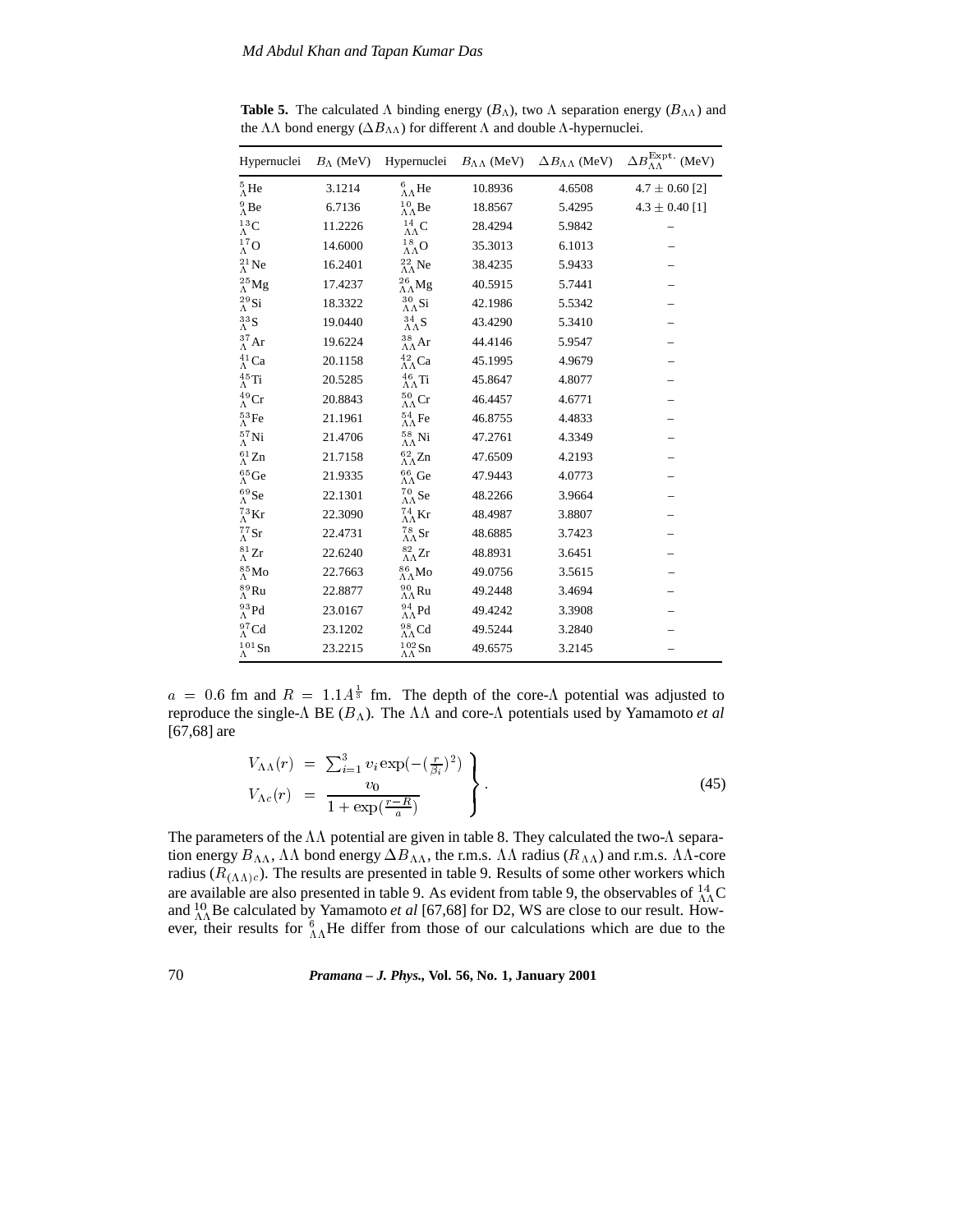| Hypernuclei                         |                   | r.m.s. radii (fm)  |                      |                         |                |                        |        |  |  |
|-------------------------------------|-------------------|--------------------|----------------------|-------------------------|----------------|------------------------|--------|--|--|
|                                     | $\cal R_{\cal A}$ | $R_{\it c\Lambda}$ | $R_{\Lambda\Lambda}$ | $R_{(\Lambda\Lambda)c}$ | $R_c^{\rm CM}$ | $R_{\Lambda}^{\rm CM}$ |        |  |  |
| $^6_{\Lambda\Lambda}$ He            | 2.0207            | 2.4129             | 2.9340               | 1.9158                  | 0.7145         | 1.8961                 | 0.3329 |  |  |
| $^{10}_{\Lambda\Lambda}{\rm Be}$    | 2.1905            | 2.1584             | 2.7035               | 1.6825                  | 0.3857         | 1.8734                 | 0.3116 |  |  |
| $^{14}_{\Lambda\Lambda}{\rm C}$     | 2.4441            | 2.0281             | 2.5638               | 1.5716                  | 0.2600         | 1.8340                 | 0.3034 |  |  |
| $^{18}_{\Lambda\Lambda}{\rm O}$     | 2.6841            | 1.9966             | 2.5321               | 1.5438                  | 0.1998         | 1.8464                 | 0.3000 |  |  |
| $^{22}_{\Lambda\Lambda}{\rm Ne}$    | 2.8984            | 2.0191             | 2.5623               | 1.5601                  | 0.1659         | 1.8938                 | 0.2989 |  |  |
| $^{26}_{\Lambda\Lambda}{\rm Mg}$    | 3.0883            | 2.0477             | 2.5970               | 1.5833                  | 0.1428         | 1.9394                 | 0.2985 |  |  |
| $^{30}_{\Lambda\Lambda}{\rm Si}$    | 3.2593            | 2.0827             | 2.6421               | 1.6102                  | 0.1261         | 1.9869                 | 0.2982 |  |  |
| $^{34}_{\Lambda\Lambda}{\rm S}$     | 3.4150            | 2.1170             | 2.6808               | 1.6386                  | 0.1134         | 2.0305                 | 0.2985 |  |  |
| $^{38}_{\Lambda\Lambda}{\rm Ar}$    | 3.5583            | 2.1510             | 2.7211               | 1.6660                  | 0.1033         | 2.0720                 | 0.2988 |  |  |
| $^{42}_{\Lambda\Lambda}{\rm Ca}$    | 3.6912            | 2.1814             | 2.7558               | 1.6911                  | 0.0949         | 2.1086                 | 0.2990 |  |  |
| $^{46}_{\Lambda\Lambda}{\rm Ti}$    | 3.8157            | 2.2186             | 2.8015               | 1.7205                  | 0.0883         | 2.1509                 | 0.2993 |  |  |
| $^{50}_{\Lambda\Lambda}{\rm Cr}$    | 3.9382            | 2.4470             | 3.1469               | 1.8741                  | 0.0885         | 2.3799                 | 0.2993 |  |  |
| $^{54}_{\Lambda\Lambda}{\rm Fe}$    | 4.0433            | 2.2853             | 2.8815               | 1.7739                  | 0.0776         | 2.2256                 | 0.2998 |  |  |
| $^{58}_{\Lambda\Lambda}{\rm Ni}$    | 4.1483            | 2.3174             | 2.9202               | 1.7995                  | 0.0733         | 2.2609                 | 0.3001 |  |  |
| $^{62}_{\Lambda\Lambda}$ Zn         | 4.2483            | 2.3499             | 2.9601               | 1.8253                  | 0.0696         | 2.2963                 | 0.3003 |  |  |
| $^{66}_{\Lambda\Lambda}{\rm Ge}$    | 4.3439            | 2.3814             | 2.9985               | 1.8502                  | 0.0663         | 2.3302                 | 0.3005 |  |  |
| $^{70}_{\Lambda\Lambda}{\rm Se}$    | 4.4355            | 2.4120             | 3.0361               | 1.8744                  | 0.0634         | 2.3631                 | 0.3007 |  |  |
| $^{74}_{\Lambda\Lambda}{\rm Kr}$    | 4.5235            | 2.4417             | 3.0726               | 1.8979                  | 0.0607         | 2.3949                 | 0.3008 |  |  |
| $^{78}_{\Lambda\Lambda}{\rm Sr}$    | 4.6087            | 2.4969             | 3.1499               | 1.9375                  | 0.0588         | 2.4516                 | 0.3009 |  |  |
| $^{82}_{\Lambda\Lambda}\mathrm{Zr}$ | 4.6924            | 2.6449             | 3.3746               | 2.0368                  | 0.0588         | 2.5999                 | 0.3009 |  |  |
| $^{86}_{\Lambda\Lambda}{\rm Mo}$    | 4.7752            | 2.9114             | 3.7822               | 2.2135                  | 0.0610         | 2.8653                 | 0.3006 |  |  |
| $^{90}_{\Lambda\Lambda}{\rm Ru}$    | 4.8536            | 3.0750             | 4.0272               | 2.3241                  | 0.0612         | 3.0291                 | 0.3005 |  |  |
| $^{94}_{\Lambda\Lambda}{\rm Pd}$    | 4.9299            | 3.2503             | 4.2888               | 2.4425                  | 0.0616         | 3.2042                 | 0.3003 |  |  |
| $^{98}_{\Lambda\Lambda}{\rm Cd}$    | 4.9979            | 3.0414             | 3.9608               | 2.3083                  | 0.0558         | 2.9993                 | 0.3008 |  |  |
| $^{102}_{\Lambda\Lambda}{\rm Sn}$   | 5.0658            | 2.9299             | 3.7798               | 2.2388                  | 0.0520         | 2.8903                 | 0.3011 |  |  |

Table 6. The r.m.s. matter radii and correlation co-efficient for different double  $\Lambda$ hypernuclei at  $K_{\text{max}} = 20$ .

use of different potential model. The difference in  $\Lambda\Lambda$  bond energy ( $\Delta B_{\Lambda\Lambda}$ ) are significantly large since this observable is very sensitive to the choice of a particular  $\Lambda\Lambda$  potential. However the calculated r.m.s. radii do not differ much from our result. The results of Himeno *et al* [69] for  ${}_{\Lambda\Lambda}^{6}$ He for D2, ORG potential model are close to our results. From table 9, we see that our results are closer to the available experimental data. Recently Caro *et al* have attempted to derive an effective  $\Lambda\Lambda$  interaction and also predicted some of the structural and decay properties of double- $\Lambda$  hypernuclei not discovered yet [70]. They presented their binding energy data as a plot of the ratio  $B_{\Lambda\Lambda}/2B_{\Lambda}$  against  $A^{\frac{1}{3}}$  ( $B_{\Lambda}$ ,  $B_{\Lambda\Lambda}$ ) are one and two- $\Lambda$  separation energies and  $A$  is the mass of the core nucleus). A rough estimate of the binding energy for  $^{42}_{\Lambda\Lambda}$ Ca from the plot seems to be close to our result.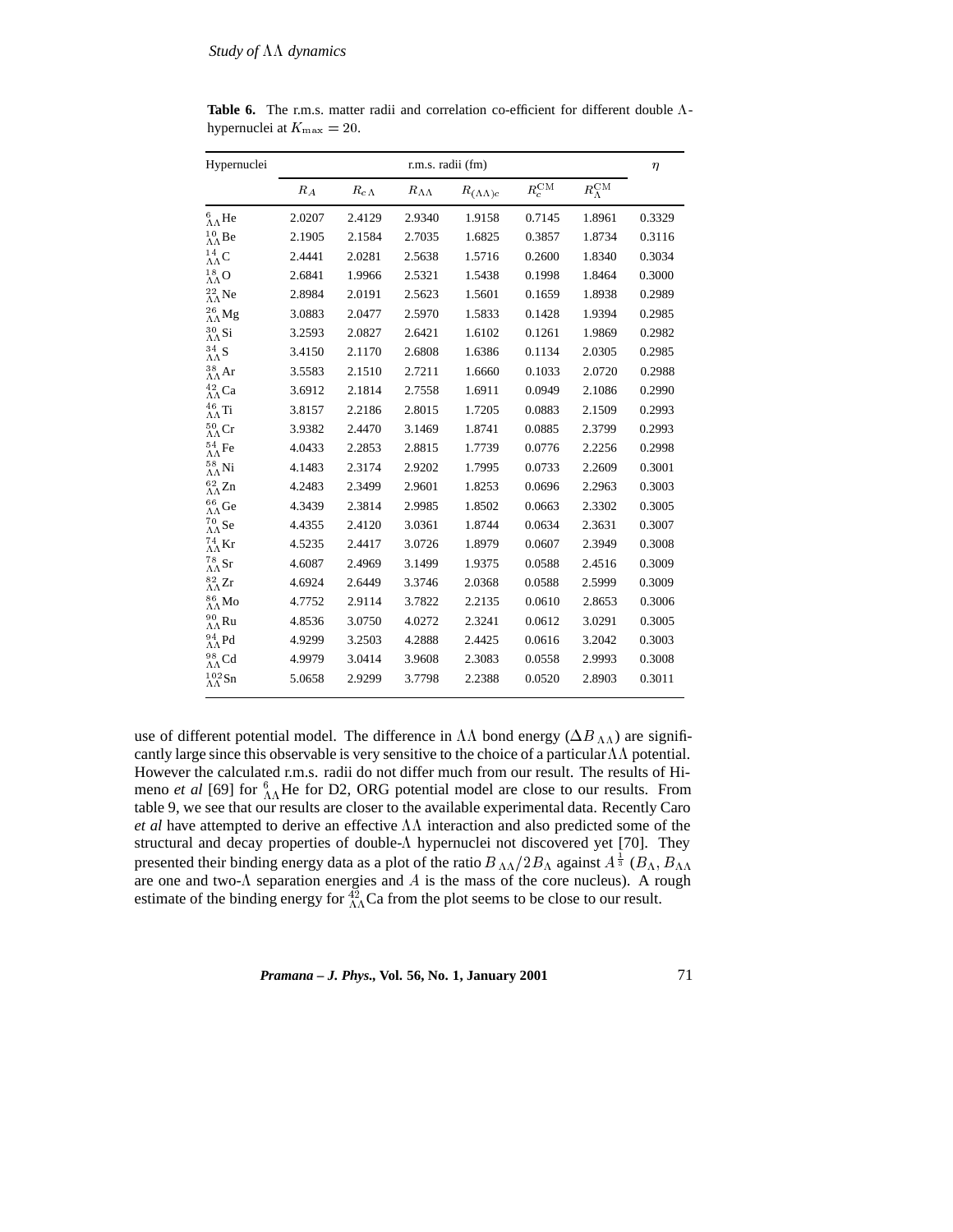

**Figure 3.** Spatial correlation density plot for the ground state of  $^{10}_{\Lambda}$ Be in the  $\Lambda\Lambda$  and  $(\Lambda\Lambda)c$  variables (i.e.,  $x_1, y_1$  in fm).

#### **4. Summary and conclusion**

Since hyperons and nucleons both have three quark (qqq) structure (eg.  $p \rightarrow uud$ ,  $n \rightarrow udd$ ,  $\Lambda^0 \rightarrow uds$  etc.) their interactions among themselves as well as with nucleons should give important inputs in the knowledge of strong interactions. But not much attention has so far been directed to the study of hyperon–hyperon and hyperon–nucleon interaction through the investigation of hypernuclei. We have undertaken a systematic study of the bound state properties of hypernuclei to shed light on the hyperon–hyperon and hyperon–nucleon interactions and the internal structure of the three body systems. The hyperspherical harmonics expansion (HHE) method adopted here is an essentially exact method, where calculations can be carried out up to any desired precision by gradually increasing the expansion basis. This can be seen in the first two columns of tables 3 and 4 where the binding energy gradually attains a convergence with increasing  $K_{\text{max}}$  values. It is also found from tables 3 and 4 that the convergence in the binding energy (with respect to increasing  $K_{\text{max}}$ ) is relatively slow, whereas the convergence rates for the other observables are faster. For  ${}_{\Lambda\Lambda}^6$  He, the calculated two- $\Lambda$  separation energy  $B_{\Lambda\Lambda}$  at  $K_{\text{max}} = 20$ (see table 3) and  $\Lambda\Lambda$  bond energy  $\Delta B_{\Lambda\Lambda}$  (see table 5) agrees fairly well with the experimental values  $10.90 \pm 0.50$  MeV [2] and  $4.70 \pm 0.60$  MeV [2] respectively within the allowed error limit. However the calculated  $B_{\Lambda\Lambda}$  at  $K_{\text{max}} = 20$  (see table 4) and  $\Delta B_{\Lambda\Lambda}$ (see table 5) for  $^{10}_{\Lambda\Lambda}$ Be are slightly greater than the experimental values 17.70  $\pm$  0.40 MeV [1] and  $4.30 \pm 0.40$  MeV [1] respectively. Although convergence in HH expansion is not fully attained with  $K_{\text{max}} = 20$ , but since the exact data is only sketchy, we do not need high precision at this stage of the game. As discussed earlier the strength of the  $\Lambda N$  effective potential decreases as the mass  $(A<sub>c</sub>)$  of the core nuclei increases (see table 2). A plot of the effective  $\Lambda N$  potential against the mass of the core (see figure 2) shows satura-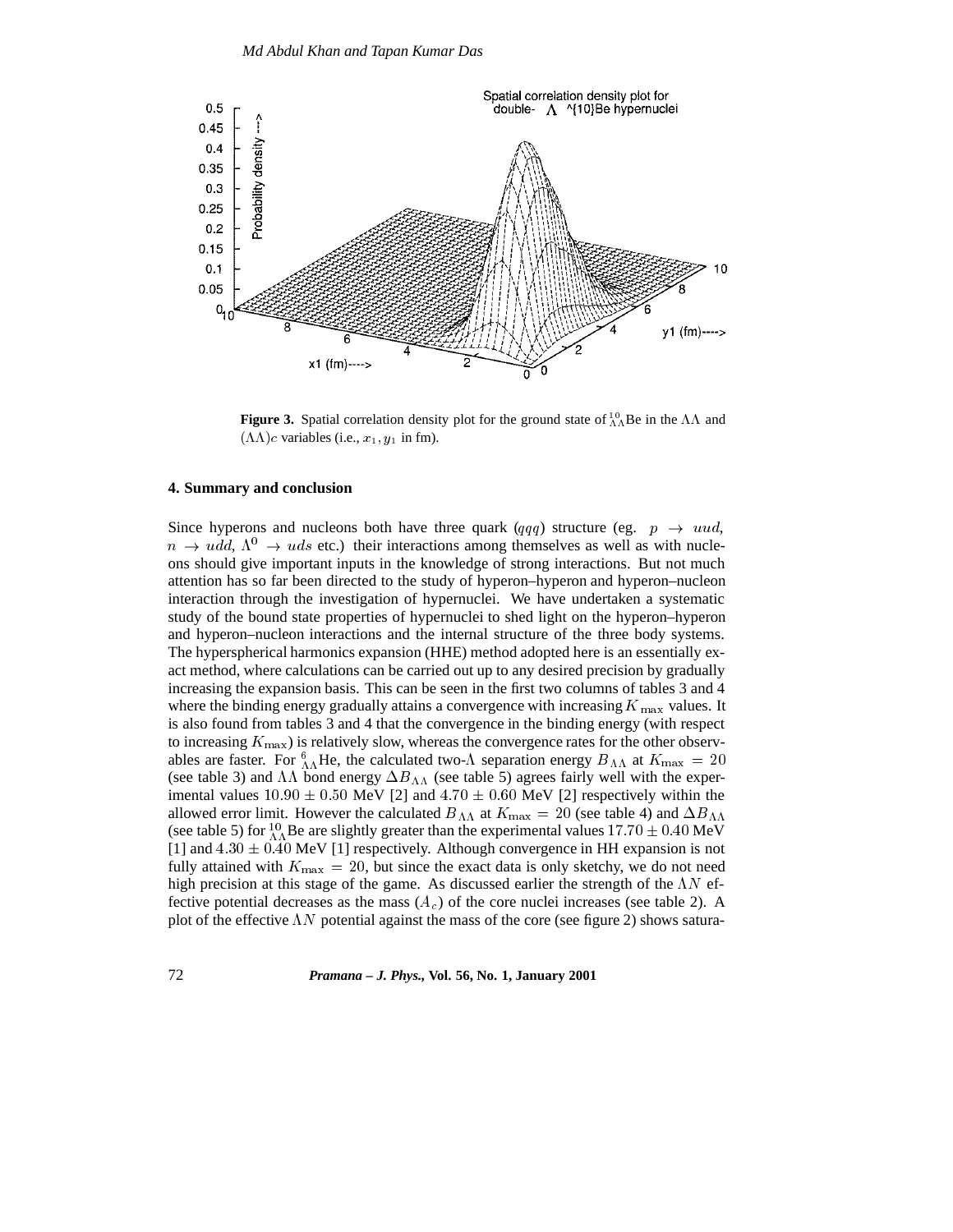tion property in medium and heavy mass region ( $A_c \ge 40$ ). In the mass region  $A_c \le 40$ the  $\Lambda N$  potential strength falls rapidly, while it falls relatively slowly in the mass region  $A_c \geq 40$ . The calculated two- $\Lambda$  separation energy  $B_{\Lambda\Lambda}$  shows saturation property in the heavy mass region and a relatively faster rise in the low mass region (see figure 2). As expected the r.m.s. matter radii increases as the mass A increases; however the calculated three body r.m.s. matter radii  $R_A$  are slightly smaller than the values  $r_0A^{1/3}$  for all the three body systems studied here. The calculted r.m.s. core  $\Lambda$  distance  $R_{c\Lambda}$  (see third column of table 6) exhibit small oscillation with increasing mass. It decreases from the value 2.4129 fm at  $A = 6$  to the value 1.9966 fm at  $A = 18$ , it then increases reaching a value 2.4470 fm at  $A = 50$  which suddenly decreases to 2.2853 fm at  $A = 54$  and again rises to 3.25 fm at  $A = 94$ . These anomalous values of  $R_{cA}$  at masses  $A = 18$ , 54 and 98 indicate the possibility of existence of a relatively strong interaction of the valence

| Hypernuclei                         | Partial probability $P_{l_{x_1}}$ for $l_{x_1}$ |          |                |          |                |  |  |  |
|-------------------------------------|-------------------------------------------------|----------|----------------|----------|----------------|--|--|--|
|                                     | $\mathbf{0}$                                    | 1        | $\overline{c}$ | 3        | $\overline{4}$ |  |  |  |
| $^{6}_{\Lambda\Lambda}$ He          | 0.996761                                        | 0.000000 | 0.003222       | 0.000000 | 0.000017       |  |  |  |
| $^{10}_{\Lambda\Lambda}{\rm Be}$    | 0.998165                                        | 0.000000 | 0.001832       | 0.000000 | 0.000003       |  |  |  |
| $^{14}_{\Lambda\Lambda}{\rm C}$     | 0.998994                                        | 0.000000 | 0.001006       | 0.000000 | 0.000001       |  |  |  |
| $^{18}_{\Lambda\Lambda}{\rm O}$     | 0.999351                                        | 0.000000 | 0.000645       | 0.000000 | 0.000004       |  |  |  |
| $^{22}_{\Lambda\Lambda}{\rm Ne}$    | 0.999501                                        | 0.000000 | 0.000491       | 0.000000 | 0.000007       |  |  |  |
| $^{26}_{\Lambda\Lambda}{\rm Mg}$    | 0.999614                                        | 0.000000 | 0.000379       | 0.000000 | 0.000007       |  |  |  |
| $^{30}_{\Lambda\Lambda}$ Si         | 0.999668                                        | 0.000000 | 0.000322       | 0.000000 | 0.000010       |  |  |  |
| $^{34}_{\Lambda\Lambda}{\rm S}$     | 0.999727                                        | 0.000000 | 0.000264       | 0.000000 | 0.000009       |  |  |  |
| $^{38}_{\Lambda\Lambda}{\rm Ar}$    | 0.999776                                        | 0.000000 | 0.000217       | 0.000000 | 0.000007       |  |  |  |
| $^{42}_{\Lambda\Lambda}{\rm Ca}$    | 0.999849                                        | 0.000000 | 0.000150       | 0.000000 | 0.000001       |  |  |  |
| $^{46}_{\Lambda\Lambda}{\rm Ti}$    | 0.999847                                        | 0.000000 | 0.000149       | 0.000000 | 0.000004       |  |  |  |
| $^{50}_{\Lambda\Lambda}{\rm Cr}$    | 0.997843                                        | 0.000000 | 0.001901       | 0.000000 | 0.000255       |  |  |  |
| $^{54}_{\Lambda\Lambda}$ Fe         | 0.999887                                        | 0.000000 | 0.000111       | 0.000000 | 0.000003       |  |  |  |
| $^{58}_{\Lambda\Lambda}{\rm Ni}$    | 0.999905                                        | 0.000000 | 0.000094       | 0.000000 | 0.000002       |  |  |  |
| $^{62}_{\Lambda\Lambda}\mathrm{Zn}$ | 0.999905                                        | 0.000000 | 0.000093       | 0.000000 | 0.000002       |  |  |  |
| $^{66}_{\Lambda\Lambda}{\rm Ge}$    | 0.999911                                        | 0.000000 | 0.000087       | 0.000000 | 0.000002       |  |  |  |
| $^{70}_{\Lambda\Lambda}{\rm Se}$    | 0.999915                                        | 0.000000 | 0.000084       | 0.000000 | 0.000002       |  |  |  |
| $^{74}_{\Lambda\Lambda}{\rm Kr}$    | 0.999918                                        | 0.000000 | 0.000081       | 0.000000 | 0.000001       |  |  |  |
| $^{78}_{\Lambda\Lambda}{\rm Sr}$    | 0.999628                                        | 0.000000 | 0.000347       | 0.000000 | 0.000025       |  |  |  |
| $^{82}_{\Lambda\Lambda}\rm Zr$      | 0.998201                                        | 0.000000 | 0.001665       | 0.000000 | 0.000135       |  |  |  |
| $^{86}_{\Lambda\Lambda}{\rm Mo}$    | 0.995102                                        | 0.000000 | 0.004548       | 0.000000 | 0.000350       |  |  |  |
| $^{90}_{\Lambda\Lambda}{\rm Ru}$    | 0.993157                                        | 0.000000 | 0.006385       | 0.000000 | 0.000456       |  |  |  |
| $^{94}_{\Lambda\Lambda}$ Pd         | 0.990907                                        | 0.000000 | 0.008524       | 0.000000 | 0.000564       |  |  |  |
| $^{98}_{\Lambda\Lambda}{\rm Cd}$    | 0.994269                                        | 0.000000 | 0.005398       | 0.000000 | 0.000327       |  |  |  |
| $^{102}_{\Lambda\Lambda}{\rm Sn}$   | 0.996127                                        | 0.000000 | 0.003666       | 0.000000 | 0.000203       |  |  |  |

**Table 7.** The contribution of the orbital angular momenta  $l_{x_1}$  to the probability density in the ground state of different double  $\Lambda$ -hypernuclei at  $K_{\rm max} = 20$ .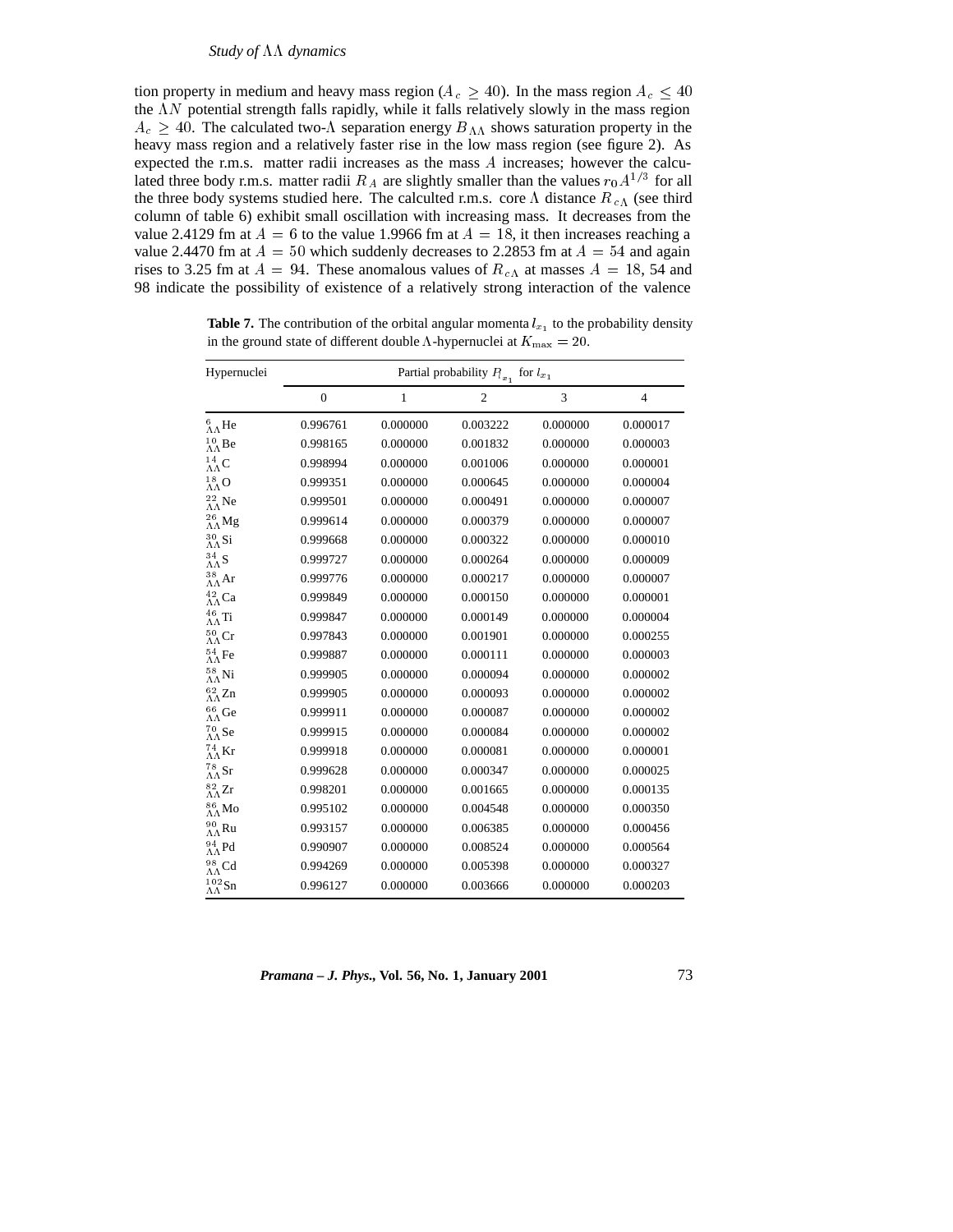**Table 8.**  $\Lambda\Lambda$  potential depth  $v_i$  (MeV) in the <sup>1</sup>S<sub>0</sub> state for each range  $\beta_i$  (fm). D, S and F denote those from model  $D, F$  and NSC respectively (from ref. [67]).

| $i \rightarrow$                                       |          | 2         | 3      |
|-------------------------------------------------------|----------|-----------|--------|
| $\beta_i$ (fm) $\rightarrow$<br>$v_i(MeV) \downarrow$ | 1.5      | 0.9       | 0.5    |
| D1                                                    | $-8.967$ | $-226.80$ | 880.7  |
| D2                                                    | $-8.951$ | $-223.10$ | 948.9  |
| D <sub>3</sub>                                        | $-9.219$ | $-242.70$ | 1015.0 |
| F1                                                    | $-4.769$ | $-091.72$ | 675.7  |
| F2                                                    | $-4.825$ | $-102.30$ | 182.9  |
| S1                                                    | $-3.622$ | $-045.81$ | 136.4  |

Table 9. Comparison of our results with those obtained by other workers. D, F, S refer to Nijmegen  $\Lambda\Lambda$  potential models, WS refers to Wood–Saxon core- $\Lambda$  potential, YNG and ORG refer to folded core- $\Lambda$  potentials.

| System                          | Reference     | Model                            |                  | $B_{\Lambda\Lambda}$ (MeV) $\Delta B_{\Lambda\Lambda}$ (MeV) $R_{\Lambda\Lambda}$ (fm) |      | $R_{(\Lambda\Lambda)c}$ (fm) |
|---------------------------------|---------------|----------------------------------|------------------|----------------------------------------------------------------------------------------|------|------------------------------|
| $^{6}_{\Lambda}$ He             | Yamamoto [67] | $D2$ , WS                        | 9.50             | 3.24                                                                                   | 3.17 | 2.07                         |
|                                 | ,,            | D <sub>3</sub> , W <sub>S</sub>  | 10.00            | 3.71                                                                                   | 3.09 | 2.06                         |
|                                 | Yamamoto [68] | $D2$ , WS                        | 9.50             | 3.24                                                                                   | 3.17 | 2.07                         |
|                                 | Himeno [69]   | D <sub>2</sub> , YN <sub>G</sub> | 9.00             | 2.8                                                                                    | 3.20 | 2.06                         |
|                                 | ,,            | D <sub>2</sub> , ORG             | 10.90            | 4.6                                                                                    | 2.59 | 1.58                         |
|                                 | Present calc. |                                  | 10.89            | 4.65                                                                                   | 2.93 | 1.92                         |
|                                 | Expt. $[2]$   |                                  | $10.90 \pm 0.50$ | $4.70 \pm 0.60$                                                                        |      |                              |
| $^{10}_{\Lambda\Lambda}$ Be     | Yamamoto [67] | D1,WS                            | 18.40            | 4.97                                                                                   | 2.71 | 1.66                         |
|                                 | ,,            | D <sub>2</sub> , W <sub>S</sub>  | 17.70            | 4.26                                                                                   | 2.79 | 1.67                         |
|                                 | ,,            | F1.WS                            | 13.60            | 0.16                                                                                   | 3.35 | 1.78                         |
|                                 | ,,            | F <sub>2</sub> , W <sub>S</sub>  | 17.70            | 4.26                                                                                   | 2.71 | 1.66                         |
|                                 | ,,            | S1,WS                            | 14.70            | 1.28                                                                                   | 3.13 | 1.73                         |
|                                 | Yamamoto [68] | $D2$ , WS                        | 17.70            | 4.26                                                                                   | 2.79 | 1.67                         |
|                                 | Himeno [69]   | D <sub>2</sub> , W <sub>S</sub>  | 17.40            | 4.0                                                                                    | 2.79 | 1.64                         |
|                                 | ,,            | F1.WS                            | 13.20            | $-0.2$                                                                                 | 3.29 | 1.72                         |
|                                 | Present calc. |                                  | 18.86            | 5.43                                                                                   | 2.70 | 1.68                         |
|                                 | Expt. $[1]$   |                                  | $17.70 \pm 0.40$ | $4.30 \pm 0.40$                                                                        |      |                              |
| $^{14}_{\Lambda\Lambda}{\rm C}$ | Yamamoto [67] | D <sub>2</sub> , W <sub>S</sub>  | 28.00            | 4.63                                                                                   | 2.67 | 1.56                         |
|                                 | Yamamoto [68] | D <sub>2</sub> .W <sub>S</sub>   | 28.00            | 4.63                                                                                   | 2.67 | 1.56                         |
|                                 | Present calc. |                                  | 28.43            | 5.98                                                                                   | 2.56 | 1.54                         |
|                                 | Expt.         |                                  |                  |                                                                                        |      |                              |

 $\Lambda$  hyperons with the core nucleons. The computed values of the partial probabilty (see table 7) shows that more than 90% of the contribution to the probability density comes from the  $l_{x_1} = 0$  partial wave and the rest from the higher even  $l_{x_1}$  components. The contributtion from the odd values of  $l_{x_1}$  are zero. A relatively small value ( $\sim 0.32$ ) (see tables 3, 4 and 6) of the calculated correlation coefficient and the probability density plot indicate that the valence hyperons are not correlated.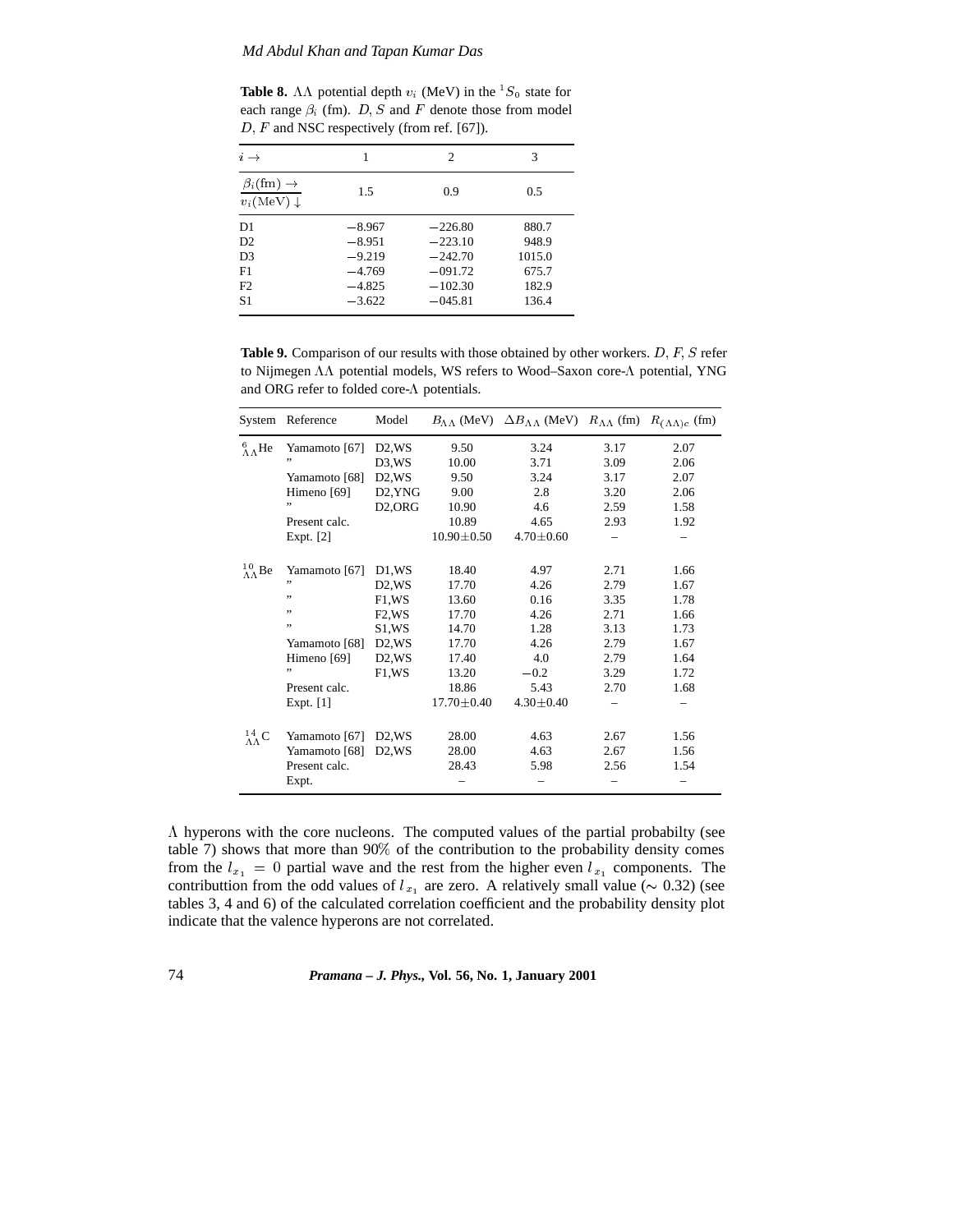Thus we conclude that the ground state wave function of all the above double  $\Lambda$  hypernuclei are an admixture of S, D, G partial waves and the effective  $\Lambda N$  interaction (between a N embedded in the core and a valence  $\Lambda$ ) can be represented by a single term attractive Gaussian, whose strength decreases with increasing core mass  $(A<sub>c</sub>)$ . A smooth dependence on  $A_c$  over the entire mass range has been found. The gradual decrease in the strength may be viewed as the effect of screening of the interacting nucleon embedded in the core, by the surrounding nucleons. One intuitively expects such a result. As  $A_c$  increases, the valence  $\Lambda$  particles are gradually surrounded by other nucleons and effective  $\Lambda N$  interaction attains its saturation value.

#### **Acknowledgement**

Part of the calculation was done on computers provided by the Departmental Special Assistance (DSA) of the University Grants Commission (UGC), India.

#### **References**

- [1] M Danysz *et al*, *Nucl. Phys.* **49**, 121 (1963)
- [2] D J Prowse, *Phys. Rev. Lett.* **17**, 782 (1966)
- [3] R H Dalitz, D H Davis, P H Fowler, A Montwill, J Poriewski and J A Zakrzewski, *Proc. R. Soc. London Ser.* **A426**, 1 (1989)
- [4] S Aoki *et al*, *Prog. Theor. Phys.* **85**, 1287 (1991)
- [5] A Gal, Advances, in *Nucl. Phys.* edited by M Baranger and E Vogt (Plenum, 1975) vol. 8, p. 1
- [6] G Alexander *et al*, *Phys. Rev.* **173**, 1452 (1968)
- [7] B Sechi-Zorn *et al*, *Phys. Rev.* **175**, 1735 (1968)
- [8] J A Kadyk *et al*, *Nucl. Phys.* **B27**, 13 (1971)
- [9] J M Hauptman, LBL Report No. LBL-3608 (1974)
- [10] F Eisele *et al*, *Phys. Lett.* **B37**, 204 (1971)
- [11] R Engelmann *et al*, *Phys. Lett.* **21**, 487 (1966)
- [12] Y C Tang and R C Herndon, *Nuovo Cimento* **XLVIB (N1)**, 117 (1966)
- [13] R H Dalitz and G Rajasekaran, *Nucl. Phys.* **50**, 450 (1964)
- [14] A R Ali and A R Bodmer, *Phys. Lett.* **B24**, 343 (1967)
- [15] A R Bodmer, Q N Usmani and J Carlson, *Nucl. Phys.* **A422**, 510 (1984)
- [16] K Ikeda, H Bando and T Motoba, *Prog. Theor. Phys. (Suppl.)* **81**, 147 (1985)
- [17] C D Lin, *Phys. Rep.* **257**, 1 (1995)
- [18] T H Gronwall, *Phys. Rev.* **51**, 655 (1937)
- [19] C D Lin, *Phys. Rev.* **A29**, 1019 (1984)
- [20] C D Lin, *Phys. Rev. Lett.* **51**, 1348 (1983)
- [21] J Macek, *J. Phys.* **B1**, 831 (1968)
- [22] C H Greene, *Phys. Rev.* **A23**, 661 (1981)
- [23] C D Lin, Xian-Hui Liu, *Phys. Rev.* **A37**, 2749 (1988)
- [24] H Fakuda, T Ishihura and S Hara, *Phys. Rev.* **A41**, 1455 (1990)
- [25] A M Launay and M Le Dourneuf, *J. Phys.* **B15**, 455 (1982)
- [26] J L Ballot and J Navarro, *J. Phys.* **B8**, 172 (1975)
- [27] R C Whitten and J S Sims, *Phys. Rev.* **A9**, 1586 (1974)
- [28] R M Shoucri and B T Darling, *Phys. Rev.* **A12**, 2272 (1975)
- [29] V B Mandelzweig, *Phys. Lett.* **A78**, 25 (1980)